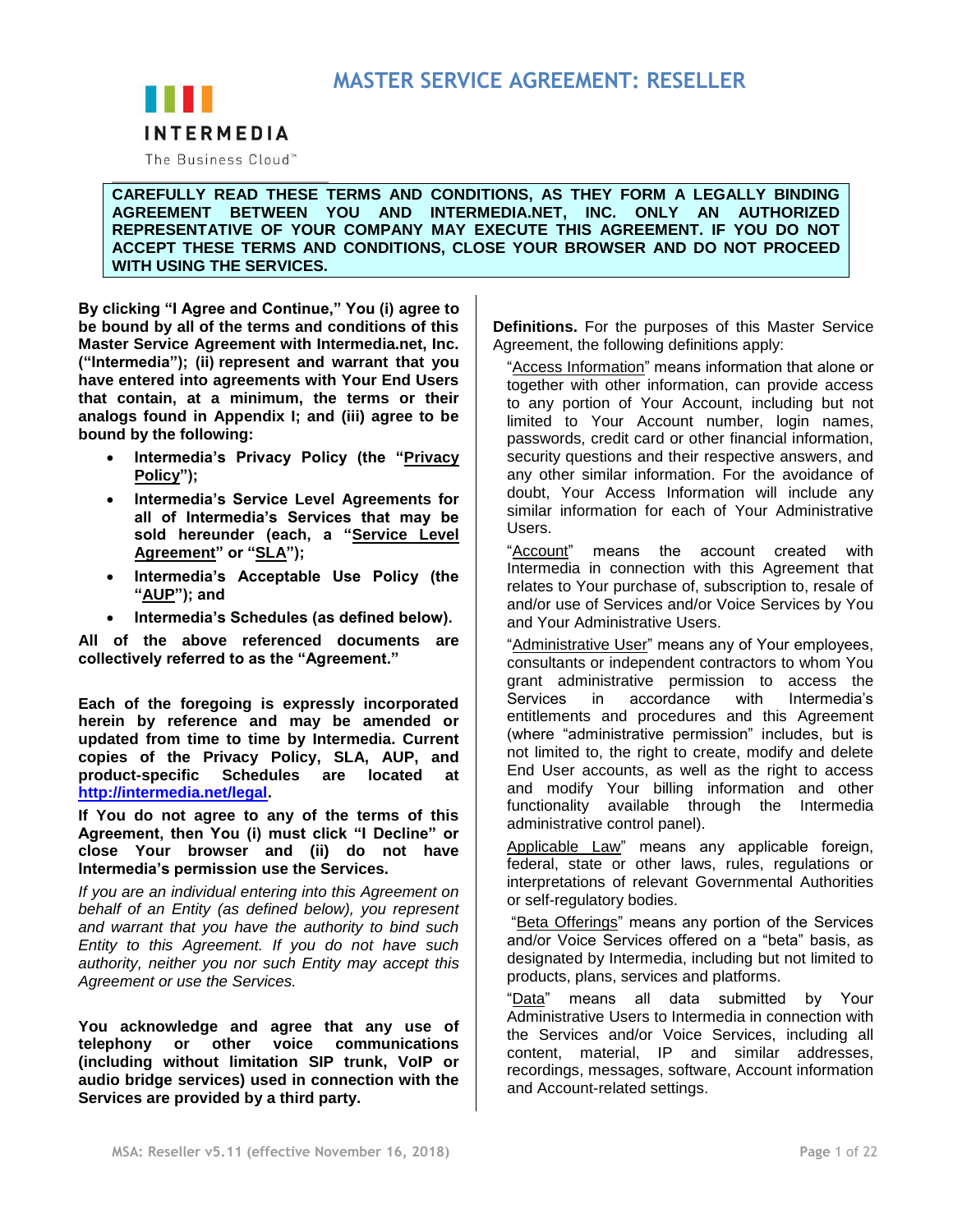"End User" means any person or Entity purchasing Services and/or Voice Services from You, as well as their respective end users.

"End User MSA" means the Master Service Agreement (or equivalent agreement) entered into between You and Your End User customer for Services and/or Voice Services that they purchase from You, which agreement shall include, at a minimum, the terms found in Appendix 1 hereto (or their analogs) and any other agreements and documents presented by Intermedia that are required to provide the Services, each as amended by Intermedia from time to time.

"Entity" means a company, corporation, partnership, association, trust, unincorporated organization, government or political subdivision or any other legal entity.

"Governmental Authority" means a government, regulatory organization, self-regulatory organization, court of competent jurisdiction or similar body.

"Interconnected VoIP Services," referred to as "VoIP" services herein, means services satisfying the definition provided for in 47 C.F.R. Section 9.3 as may be amended from time to time.

"Intermedia" means Intermedia.net, Inc., a Delaware corporation with offices at 825 East Middlefield Road, Mountain View CA 94043.

"Intermedia Parties" means Intermedia's affiliates (including parents and subsidiaries), vendors, licensors and partners, and it and their officers, employees, agents and representatives.

**"**PHI**"** means Protected Health Information which is individually identifiable health information.

"Schedule(s)" means documents (including the Service-specific product schedules located at <http://intermedia.net/legal> and the order documentation generated through Intermedia's administrative control panel) that specifically describe the Services and/or Voice Services used by You or Your End Users under this Agreement, including product descriptions, pricing, and other terms. Each Schedule shall be deemed a part of and incorporated into the Agreement.

"Services" means Intermedia's hosting and/or other services, software and products, as such services, software and products are offered by Intermedia from time-to-time in its discretion and subscribed to, purchased by, or used by You or Your End Users as set forth on a Schedule; provided, however, that, notwithstanding the foregoing, the term "Services" shall not include Intermedia's web hosting offering, which offering is governed by a separate Web Hosting Reseller Agreement between You and Intermedia.

"Third-Party Service" means any service or product offered by a party that is not Intermedia.

"Voice Services" means the real-time, two-way voice services, as well as fax services and other calling and call management telephonic services, offered by Intermedia and its affiliates from time to time in its discretion and subscribed to, purchased by, or used by You or Your End Users.

"You" or "Your" means the individual or Entity on whose behalf this Agreement is accepted.

### **1. RESELLER APPOINTMENT.**

1.1. Appointment. Subject to and in accordance with the terms of this Agreement, Intermedia hereby appoints You, and You hereby accept appointment, as Intermedia's limited, nonexclusive reseller to promote and resell Services to End Users under the terms provided herein. For the avoidance of doubt, your End Users may not further resell Services under this Agreement. You acknowledge and agree that the actions of any of Your Administrative Users with respect to the terms of this Agreement and the Services will be deemed to be actions by You and that any breach by any of Your Administrative Users of the terms of this Agreement will be deemed to be a breach by You.

1.2. Obligations. You agree to comply with the terms and conditions of this Agreement and with all applicable Intermedia procedures and policies that further define the resale and use of the Services. You shall identify and register End Users in accordance with the terms hereof and Intermedia's applicable policies. You shall ensure that (i) prior to accessing the Services, each End User agrees to, and is legally bound by with You, a written contract that contains, at a minimum, the terms or their analogs found in Appendix 1 hereto and any other agreements and documents presented by Intermedia that are required to provide the Services, each as amended by Intermedia from time-to-time; (ii) Services will only be provided to such End Users; (iii) Your End Users comply with (and that You will enforce) the terms of the written contract entered into between You and End Users (including without limitation enforcing, at Your expense, the license and use restrictions, confidentiality terms and intellectual property provisions of Your written contracts with Your End Users); and (iv) You will have Your legal counsel review, revise and otherwise advise You regarding the End User contract You enter into with End User. **You acknowledge that the End User agreement provided in Appendix 1 is only a sample and You are not relying on Intermedia for legal advice with**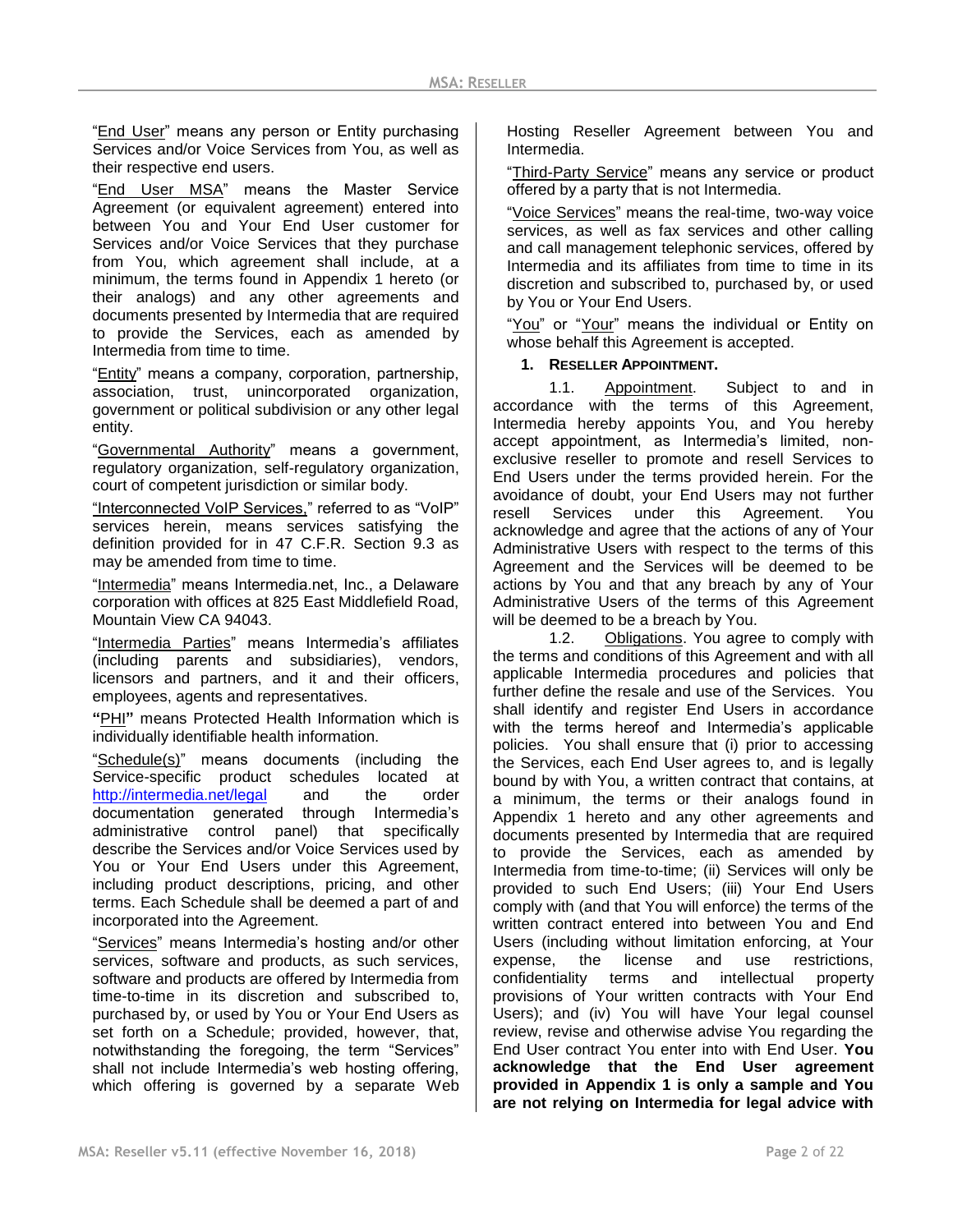**respect to your End User contract**. You are permitted to obligate End Users to agree to additional terms and conditions, provided that such additional terms and conditions do not conflict with the terms of the End User MSA or this Agreement. You hereby represent and warrant that (i) You are a bona fide reseller and have not entered into this Agreement solely or primarily for the purposes of receiving the Services for Your own use; (ii) You have sufficient personnel and resources to promote, support and resell the Services; (iii) You shall perform Your duties and obligations hereunder in a diligent and businesslike manner and refrain from any activity or action that may damage Intermedia's reputation or the reputation of the Services; (iv) You shall use Your best efforts to promote the Services; and (v) You shall not store, maintain, or use on or through the Service any "Protected Health Information" or "PHI" as those terms are defined in the Health Insurance Portability and Accountability Act of 1996 and the rules and regulations promulgated thereunder, as each may be amended from time to time, unless a formal Business Associate Agreement has been executed between Intermedia and You.

1.3. Partner's Additional Responsibilities with Respect to Voice Services Only. Your duties with respect to Voice Services only hereunder are as follows: (i) You shall endeavor to promote the Voice Services; (ii) You shall advise Intermedia from time to time as to problems encountered with the Voice Services and as to any resolutions arrived at for those problems; (iii) You shall collaborate in connection with promotional activities of the Voice Services; (iv) You may not make any representations or warranties concerning the Voice Services to End Users unless so authorized in writing in advance by Intermedia; and (v) You represent and warrant that (A) You will obtain written, affirmative acknowledgements, with disclosures that comply with federal and relevant state law, from all End Users that subscribe to VoIP service offerings that they understand the limitations of access to emergency services associated with VoIP services; and (B) You will keep a record of such affirmative acknowledgements as required by federal and relevant state law. By accepting this Agreement and selling Voice Services hereunder, (a) You agree and acknowledge that You understand that an improperly configured SIP trunk or improperly configured customer telephony equipment such as a PBX or a contact center solution can lead to the generation of significant usage charges; (b) You agree and acknowledge that You understand that Intermedia requires that all PBXs be placed behind a firewall to prevent vulnerability to hacking and toll fraud; (c) You agree and acknowledge that You understand that You are responsible for ensuring accurate configuration of both the customer premise equipment and the SIP trunk to prevent fraudulent calls as well as calls to expensive rate centers, and that all charges incurred by such configurations (including fraudulent charges resulting from such configurations) are Your sole responsibility; (d) You acknowledge that you have access to Your customer's PBX control panel and are knowledgeable about the proper configuration parameters required to prevent abnormal calling patterns from the PBX; and (e) You acknowledge that you have been trained on the proper configuration of Intermedia SIP trunks and will properly configure SIP trunks (and, when necessary, will seek Intermedia's help to assist you with such configurations). To minimize the potential for fraudulent and excessive charges, Intermedia reserves the right to approve which resellers are given access to SIP trunking, and may terminate Your SIP trunking services if we notice abnormal calling behavior by You or Your End Users. You agree that Voice Telco Services, Inc. will be identified as the provider of Voice Services on all End User invoices for Voice Services.

1.4. Additional Responsibilities of Intermedia with Respect to Voice Services Only. Intermedia shall have the following responsibilities with respect to the Voice Services only: (i) provide the Voice Services to the End Users through Intermedia's affiliate, AccessLine Communications Corporation d/b/a Voice Telco Services, Inc.; (ii) provide You with sales and technical information regarding the Voice Services as reasonably necessary to promote the Voice Services, including support directly to employees and representatives of partner; (iii) upon Your request, provide support services directly to End Users for the Voice Services; and (iv) inform You of any changes in the Services, prices, terms of payment and/or listing options to the Voice Services, which Intermedia may make in its sole discretion at any time. Any changes to the Services, or prices, terms of payment and/or listing options made by Intermedia and posted on Intermedia's website [http://www.intermedia.net](http://www.intermedia.net/) shall be incorporated into this Agreement.

## 2. **SCOPE; ACCESS; SECURITY**

2.1. Account Information and Ownership. You acknowledge that Your failure to timely update Your Account information, including authorized Administrative Users, can result in unauthorized personnel having access to Your Account and potentially doing harm to You. Accordingly, You agree to maintain accurate Account information by providing updates to Intermedia promptly, but no later than three (3) business days, when any of Your Account information requires change, including any relevant Account contact information for Your employees, subcontractors or Account administrators. Failure by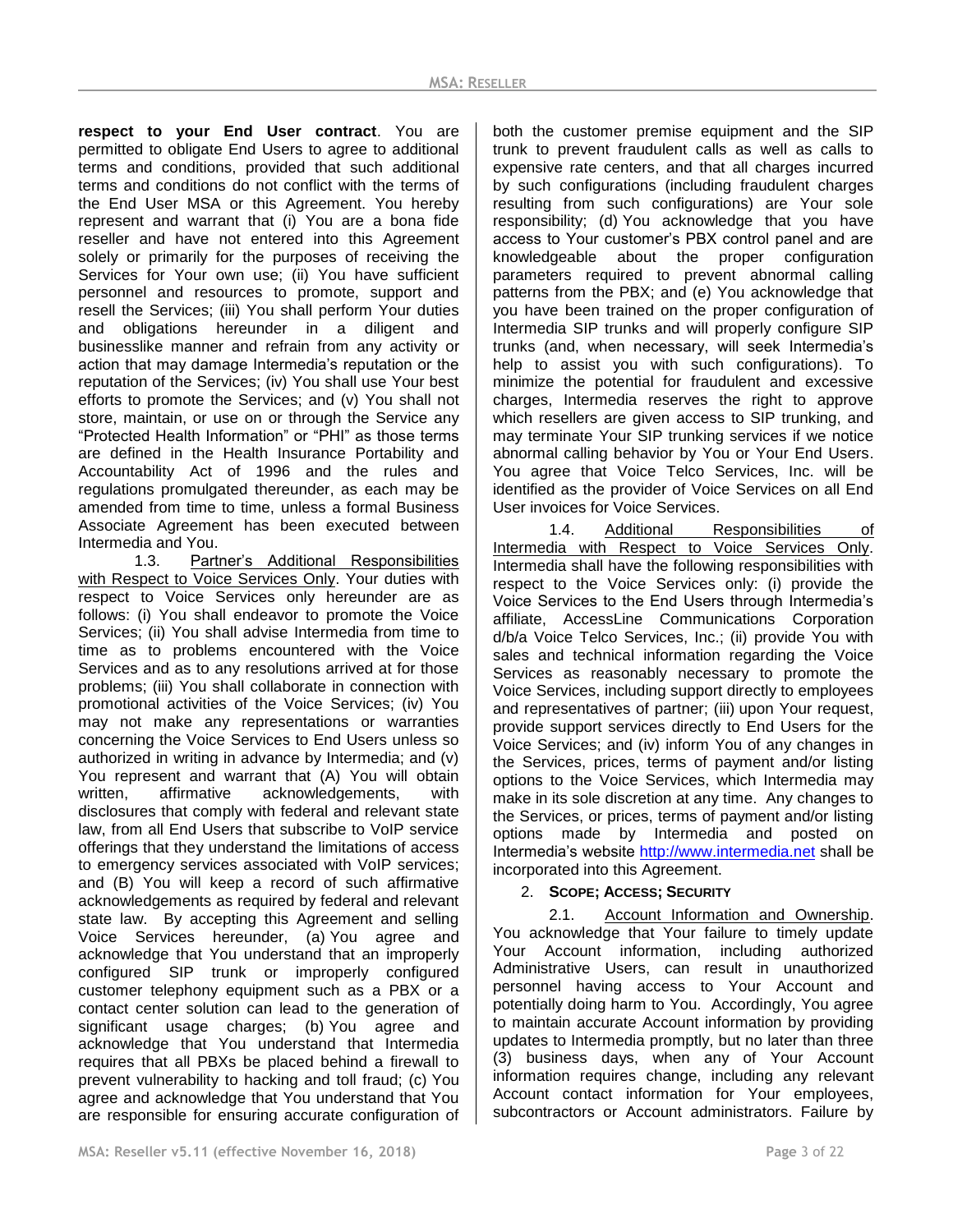You, for any reason, to respond within three (3) business days to any inquiries made by Intermedia to determine the validity of information provided by You will constitute a material breach of this Agreement. You acknowledge and agree, and expressly consent, that in the event of any dispute regarding access to or legal ownership of any Intermedia account or any portion thereof, including Your Account, Intermedia will resolve such dispute in its sole discretion. In addition, in the event of such a dispute, Intermedia may immediately suspend, alter or terminate any relevant account, including Your Account, or any portion thereof. You will reimburse Intermedia for any legal and other fees incurred with respect to any dispute regarding control or ownership of Your Account or Your Data or the same of another Intermedia customer. You acknowledge and agree that (i) the legal owner of all Data on the Account is You (the counterparty to this Agreement), and not any individual Administrative User, including any Account contact registered with Intermedia, regardless of any administrative designation (e.g., Administrator, Billing Contact, Owner, etc.); (ii) You will provide Intermedia with any documentation it reasonably requests to establish ownership and rights to Your Account and any related Data; and (iii) any Administrative User identified by You as an administrator with respect to Your Account has the authority to bind You to any amendments, modifications or acknowledgements related to the Services and/or Voice Services.

2.2. Account Security and Activity. You acknowledge and agree that You are solely responsible for (i) maintaining the confidentiality and security of Your Access Information, and (ii) all activities that occur in connection with Your Account, whether initiated by You, by others on Your behalf or by any other means. You will notify Intermedia immediately of any unauthorized use of Your Account, Access Information or any other actual or potential breach of security. You acknowledge and agree that Intermedia will not be liable for any loss that You may incur as a result of any party using Your Access Information, either with or without Your knowledge and/or authorization. You further agree that You may be held liable for losses incurred by Intermedia, any Intermedia Party or another party due to any party using Your Access Information. Intermedia strongly recommends that You keep Your Access Information in a secure location, take precautions to prevent others from accessing it and change it when necessary to maintain its confidentiality and security. **Intermedia specifically disclaims all liability for any activity in Your Account, whether authorized by You or not.**

2.3. Expenses. You are solely responsible for any and all marketing, advertising and other costs and expenses of Your office, employees and activities that You undertake in connection herewith.

2.4. Restrictions on Use. You agree that the intellectual and other property made available by Intermedia to Partner in connection with the parties' performance of this Agreement (the "Intermedia Property") contains trade secrets and other valuable confidential and/or proprietary information belonging to Intermedia and/or its licensors. You shall not (i) rent, lease, encumber, pledge, lend, copy, make available or distribute the Intermedia Property, except as expressly permitted by this Agreement; (ii) disclose the Intermedia Property to any third party (except for marketing materials that are intended to be distributed), (iii) alter, or permit the alteration of any Intermedia Property (except for marketing materials that are intended to be distributed); (iv) copy, or permit the copying or distribution of any Intermedia Property; (v) knowingly take any action that jeopardizes Intermedia's proprietary rights in any Intermedia Property; (vi) acquire or seek to acquire any ownership interest in or to any Intermedia Property; (vii) reverse engineer, decompile, disassemble, or otherwise attempt to derive source code from any Intermedia Property; or (viii) remove, modify or obscure any copyright, trademark or other proprietary rights notices that appear on the Intermedia Property or that appear during use of any Intermedia Property. Except as expressly provided herein, nothing in this Agreement shall be interpreted as granting to You or any other person or Entity, any right, title, or interest in or to any Intermedia Property.

2.5. Third Party Beneficiary. You acknowledge and agree that (i) Intermedia shall be deemed to be a third party beneficiary of the End User MSA and (ii) You shall use Your reasonable efforts at Your own expense to assist Intermedia in enforcing the terms of the End User MSA.

2.6. Non-Conforming or Interfering Use of Services and/or Voice Services; Privacy Policy. If Intermedia determines that the use of Services and/or Voice Services by You or Your End Users (i) fails to conform with the terms and conditions of this Agreement (including any Intermedia policy), or (ii) interferes with Intermedia's ability to provide the Services and/or Voice Services to You, Your End Users or Intermedia's other partners, resellers and/or customers, then Intermedia may immediately suspend the Services and/or Voice Services to the nonconforming or interfering party (whether Partner or Partner's End User) until such non-conformity or interference is cured. You acknowledge and agree that the terms of Intermedia's Privacy Policy shall apply to the Data of You and Your Administrative Users and the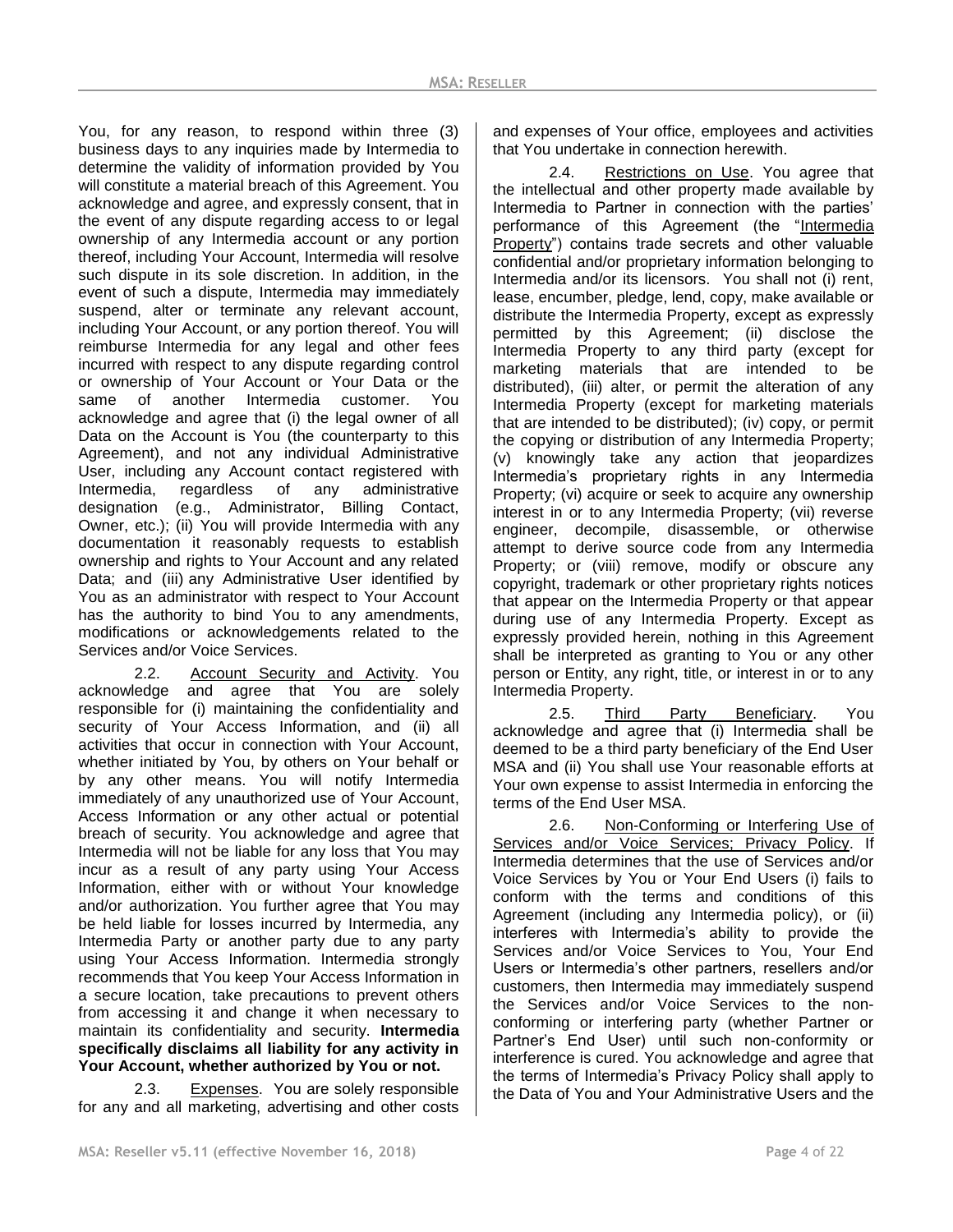Data (as defined in the End User MSA) of your End Users.

2.7. Failure of a Line Test. With respect to Voice Services, if a specific customer location fails a "line test" as part of the installation process, and the customer is unable or unwilling to upgrade the data circuit, router, switch or faulty component responsible for the failure, Intermedia reserves the right to cancel the order for such site.

**3. TERM AND TERMINATION.**

3.1. Reseller Contract Term. This Agreement shall be effective from Your acceptance of this Agreement (or a previous version of Intermedia's service agreement) and shall continue until the expiration or termination of all Schedules ("Agreement Term").

3.2. End User Schedule Term. When You purchase Services and/or Voice Services from Intermedia for resale to an End User, a Schedule will be created specific to such purchase, setting forth the contract term and other terms and conditions with respect to such purchase. The term of each Schedule ("Schedule Term") shall be an initial term with a duration to be agreed to by You and the End User (e.g., one month, one year or some other mutually agreed-upon period) (a "Schedule Initial Term"), followed by renewal periods with a duration to be agreed to by You and the End User (a "Schedule Renewal Term"). Termination of this Agreement shall not relieve either party from fulfilling its obligations prior to such termination.

(a) Monthly Plan – End User Schedule Term*.* For an End User "Monthly Plan" with Intermedia, the Schedule Initial Term is the period from the creation date of the chargeable item or items under the applicable Schedule, through the remainder of that calendar month. A Schedule Renewal Term for an End User Monthly Plan is defined as one (1) calendar month beginning at the end of the Schedule Initial Term and each subsequent calendar month thereafter.

(b) Extended Schedule Plan – End User Schedule Term. For an End User Extended Schedule Plan (where an "Extended Schedule Plan" is defined as any End User plan with a Schedule Initial Term of six (6) months or longer), the Schedule Initial Term of the Schedule is the period from the creation date of the chargeable item or items under the applicable Schedule through the remainder of that calendar month and continuing through the next six (6) calendar months (for example, an Annual Plan that begins April 14 will continue until October 31 of that year), or such longer Schedule Initial Term as

the parties have agreed in writing. A Schedule Renewal Term for an Extended Plan is defined as the six (6) month period (or, if You and Your End User have agreed to a Schedule Initial Term greater than six (6) months, the Schedule Renewal Period is equal to the duration of that Schedule Initial Term) beginning at the end of the Schedule Initial Term and each subsequent period of equal duration thereafter, unless the parties agree otherwise.

(c) Automatic Renewal. Each Schedule will renew automatically at the end of the thencurrent Schedule Term for a Schedule Renewal Term unless terminated in accordance with this Agreement by either You or Intermedia.

3.3.End User Schedule Termination by You.

(a) Monthly Plan. For a Monthly Plan. You may terminate any Schedule for any reason by following the termination procedure located within the "Account" section of the administrative control panel prior to the beginning of any Schedule Renewal Term. If You terminate a Monthly Plan prior to the end of the then-current Schedule Initial Term or Schedule Renewal Term (as applicable, the "Term"), Intermedia will not be required to refund to You any fees already paid.

(b) Extended Plan. For an Extended Plan, You may terminate any Schedule for any reason by following the termination procedure located within the Account section of the administrative control panel at any time for Intermedia to terminate the applicable Services and/or Voice Services. If such a termination is effective prior to the end of the thencurrent Term, You will incur a fee that is equal to the lesser of (i) two (2) months of the Minimum Package Fee from the end of the calendar month during which such termination occurs; and (ii) the Minimum Package Fee for the remainder of the then-current Term. The "Minimum Package Fee" is the monthly charge for Your base package excluding any additional items that You have purchased along with such base package.

(c) Refunds/Fees for Termination by You. Fees for non-recurring Services and/or Voice Services and set up fees will not be refunded. Any fees previously waived or discounts applied may be reinstated if You terminate the account during the Schedule Term or if You breach this Agreement, including any Schedule.

3.4.Termination by Intermedia.

(a) 30-Day Termination. Intermedia may terminate this Agreement or any Schedule for any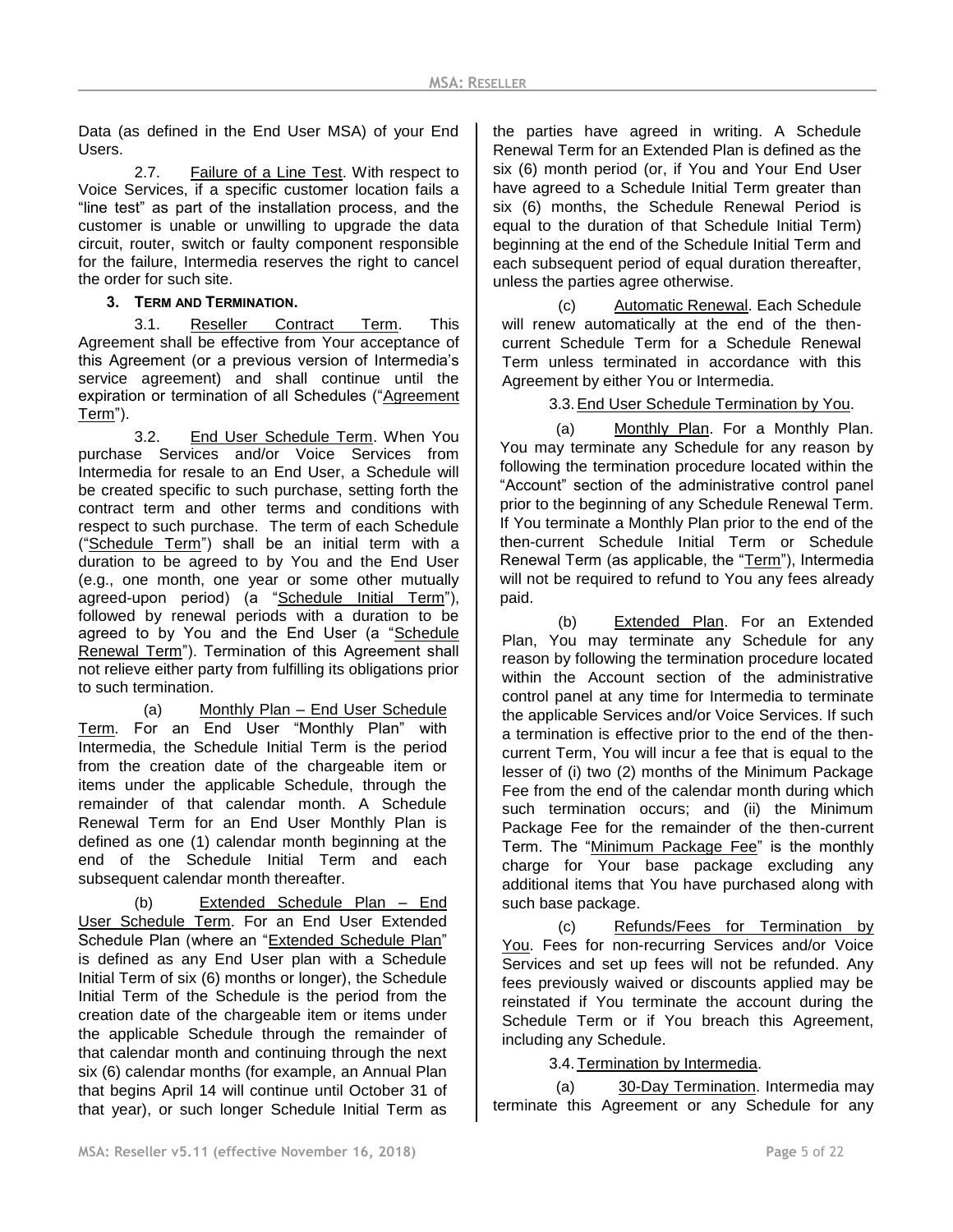reason by providing thirty (30) calendar days' notice. If Intermedia terminates this Agreement pursuant to this Section 3.4(a), then all Schedules will terminate at the end of the thirty (30) day notice period. If Intermedia terminates any Schedule pursuant to this Section 3.4(a), then (i) for a Schedule with a Monthly Plan, if the effective termination date occurs prior to the end of the then-current Schedule Term, Intermedia will refund (or refrain from charging You) the pro rata monthly fees for the month in which Services and/or Voice Services terminate and (ii) for a Schedule with an Annual Plan, Intermedia will refund (or refrain from charging You) the monthly fees for the month in which Services and/or Voice Services terminate. For Schedules with either a Monthly Plan or an Extended Plan, if Intermedia terminates this Agreement or any Schedule pursuant to this Section 3.4(a), Intermedia will not charge You monthly fees for any month following the month in which Intermedia terminates this Agreement, including any Schedule.

(b) Immediate Termination. Intermedia may terminate this Agreement, including any Schedule (or suspend Your Account), immediately and without prior notice for any of the following reasons:

(i) Any material breach of this Agreement, including any Schedule, by You, as determined by Intermedia in its sole discretion, including, but not limited to, failure to make any payment when due, violation of the AUP or any other Intermedia policy or procedure applicable to the Services and/or Voice Services as notified to You from time to time, which remains uncured beyond thirty (30) days' notice by Intermedia; or

(ii) If Your use of the Services and/or Voice Services results in, or is the subject of, actual or potential legal action or threatened legal action, against Intermedia or any of its affiliates, vendors, partners, representatives or customers, without consideration for whether such actual or potential legal action or threatened legal action is eventually determined to be with or without merit.

(c) Termination or Suspension of Users. In lieu of terminating or suspending Your entire Account, Intermedia may suspend Your Account or terminate or suspend individual users.

3.5. No Refunds; Further Payment Due. If Intermedia terminates this Agreement or any Schedule pursuant to Section 3.4(b), (i) Intermedia will not refund to You any paid fees and (ii) You will be liable for any payment that would have been due had You terminated pursuant to Section 3.3.

3.6. Following Termination. Termination will not cancel or waive any fees owed to Intermedia or incurred prior to or upon termination. You agree that Intermedia may charge such unpaid balance to Your Account on file or otherwise bill You for such unpaid balance. Upon termination, You must promptly uninstall all software provided by Intermedia in connection with this Agreement. All of Your Data will be irrevocably deleted promptly (as soon as fourteen (14) calendar days) following the termination of this Agreement or the applicable Schedule, including but not limited to, databases, contacts, calendars, e-mail, website content and any other Data hosted by Intermedia. It will be solely Your responsibility to secure all necessary Data from Your Account prior to termination. Intermedia will not be responsible for any loss of Your Data, or any damages arising from the deletion of Your Data following termination of the Services and/or Voice Services.

## **4. FEES, PAYMENT AND EXPENSES.**

4.1. Fees. You agree to pay the fees ("Service Fees") on the page linked to from [https://www.intermedia.net/resellers/partnership](https://www.intermedia.net/resellers/partnership-models#Pricing)[models#Pricing](https://www.intermedia.net/resellers/partnership-models#Pricing)*,* as such page is amended by Intermedia from time to time in its sole discretion without prior notice. Additional fees may apply, such as migration and customization fees, professional services fees, out-of-pocket expenses and any other fees that Your End Users are responsible for, including excess use fees.

4.2. End User Billing and Collection. You shall be solely responsible for billing Your End Users and collecting their payments. If You utilize the Intermedia payment gateway functionality to collect payments from your End Users, You assume full responsibility for Your usage of such functionality and Intermedia is in no way responsible for the performance of the Intermedia payment gateway, your payment processor or your bank.

4.3. Intermedia Billing. Intermedia shall use commercially reasonable efforts to bill You no later than on the fifth (5th) day of each month for the previous month's usage of the Services and/or Voice Services.

4.4. Unpaid Accounts. For business applications, no Service Fee shall be due to Intermedia in connection with any unpaid End User account which is (i) disabled no later than the fifteenth (15th) calendar day of the month following the month in which such account was created and (ii) terminated within fifteen (15) days after it was disabled. No Service Fee shall be due to Intermedia in connection with any reseller internal test accounts provided such accounts are marked as non-chargeable test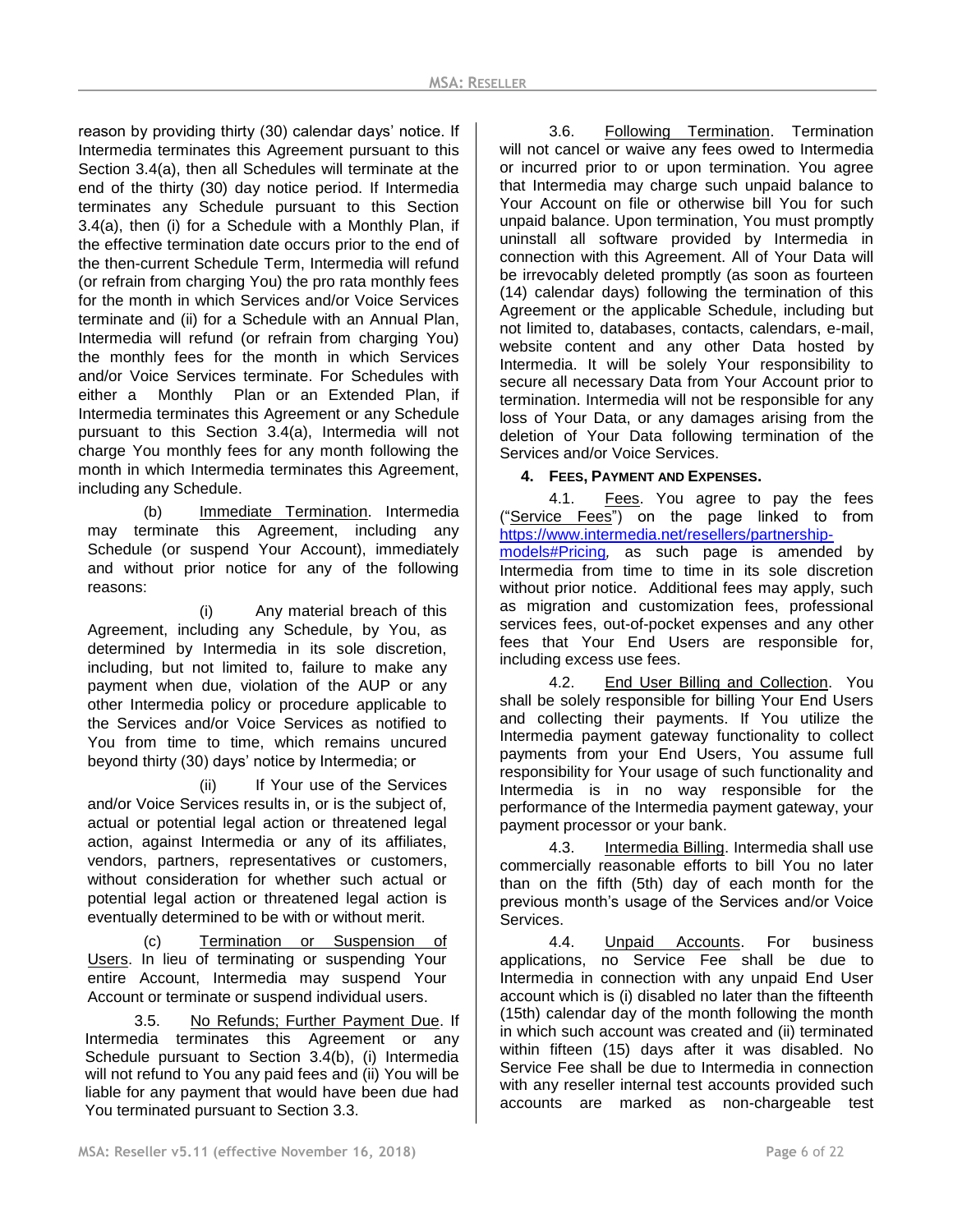accounts prior the end of the month in which such accounts were created and such accounts to not exceed thirty (30) days in duration.

4.5. Electronic Billing. Except as provided in Section 4.7 below, all payments hereunder shall be made by credit card. You hereby authorize Intermedia to electronically charge Your credit card for payment for the Services and/or Voice Services. You hereby authorize Intermedia to (i) make such charges as necessary for payment of current and outstanding bills and invoices, and recurring fees; (ii) make additional attempts to charge should the initial attempt fail; and (iii) in the event that You provide Intermedia with different credit card information to correct any failure, act upon Your instructions, whether by phone, in writing, or by other means, that Intermedia reasonably believes to be genuine.

4.6. Invoice Billing. After Your partner account has been in good standing for six (6) consecutive months in each of which You were charged at least five hundred dollars (\$500.00) per month, You may request to be switched to invoice billing. Acceptance into Intermedia's invoice program shall be at Intermedia's sole discretion. Upon approval by Intermedia, you may be allowed to pay on an invoice basis, and Intermedia will issue You an invoice within the first five (5) days of each calendar month for the prior month's charges. Each monthly invoice shall include an invoice processing fee of twenty-five dollars (\$25.00). Payment by check or wire must be received by the fifteenth (15th) calendar day of the month in which the invoice is sent. All such payments shall be made in U.S. dollars. Payments may not be made by any other means without the prior written consent of Intermedia. Should any check from you not be honored by the relevant financial institution, a returned check fee in the amount of the lesser of fifty dollars (\$50.00) or the maximum amount allowed by law, will be assessed.

4.7. Late Payment. In the event that Intermedia does not receive payment by the fifteenth (15th) calendar day of the month for which the payment is due, Intermedia shall have the right to assess a late payment fee, equal to the greater of the amount of (a) interest calculated at the lesser of eighteen percent (18%) per year or the maximum rate permitted by law, or (b) twenty-five dollars (\$25.00). In the event of late payment(s) on Your account, Intermedia, at its sole discretion and without waiving other rights it may have, may suspend, interrupt, or terminate the Services and/or Voice Services to You and Your End Users.

4.8. Fees for Additional Services and/or Voice Services. You agree to pay Intermedia's current rates and expenses, including the cost of Intermedia's vendors, for any requests related to information retrieval, subpoenas, consulting and advisory services or similar work.

4.9. Service Continuation. In the event that (a) You fail to pay any outstanding amounts within sixty (60) days of any uncontested amount due or (b) Your End User accounts experience excessive churn, Intermedia shall have the right to assume responsibility for any customer accounts for which payments are due. In this event, these accounts would be branded, billed and supported directly by Intermedia. You may be eligible to receive a monthly recurring Advisor commission (less any monies due for prior service) with respect to any of Your customer accounts that are converted into Intermedia direct customer accounts in accordance with this Section 4.9, pursuant to the then-current Intermedia Advisor rates posted at [http://www.intermedia.net;](http://www.intermedia.net/) provided that (i) to be eligible to receive any such commissions, You must (A) agree to Intermedia's standard form of Advisor Agreement and (B) provide cooperation, as requested by Intermedia, with respect to the conversion and transition of the customer accounts to Intermedia (including without limitation providing Intermedia-approved communication to the impacted customers and providing Intermedia with all information reasonably necessary to facilitate the conversion and transition of the customer accounts); and (ii) notwithstanding the foregoing, You shall not be entitled to any special incentives, bounties, or onetime payments payable under Intermedia's Advisor program. Notwithstanding the conversion of You to an Advisor model pursuant to this Section 4.9, You shall nonetheless remain liable for all unpaid and outstanding amounts owed by You to Intermedia for all transactions taking place under this Agreement prior to such conversion.

4.10. Bill Disputes. You will notify Intermedia of any dispute relating to charges billed to Your Account by submitting a Billing Dispute Notification Form (available through Intermedia's customer service) to Intermedia within sixty (60) days of the date the disputed charges appeared on Your Account. The existence of a dispute will not relieve You from paying any and all amounts billed hereunder. You waive all rights to dispute any charges not disputed by written notice as required above.

## **5. MODIFICATION OF TERMS.**

Intermedia may update, amend, modify or supplement the terms and conditions of this Agreement (including without limitation any Schedules, any SLAs, the AUP and the Privacy Policy) from time to time upon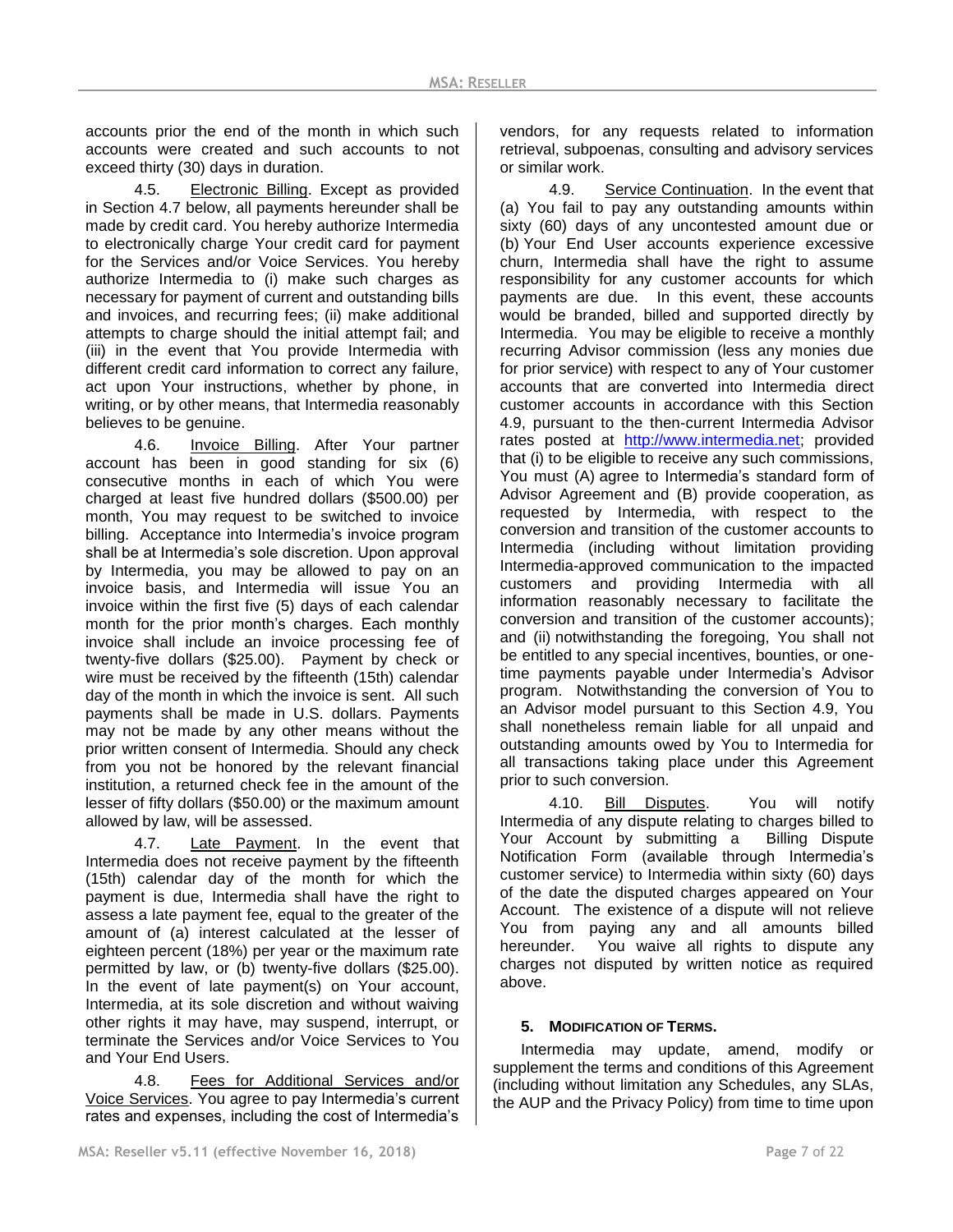notice to You. You can review the most current version of this Agreement at any time at [http://www.intermedia.net/legal.](http://www.intermedia.net/legal) Your continued use of Your Account or the Services after Intermedia posts a new version of the Agreement will be conclusively deemed to be acceptance by You of any such new version.

### **6. LIMITED WARRANTY; LIMITATION OF DAMAGES.**

6.1. Intermedia provides Services and/or Voice Services "as is," except as otherwise specifically set forth in the SLA. You expressly agree that the resale and/or use of Services and/or Voice Services is at Your sole risk. Intermedia and its subsidiaries, affiliates, officers, employees, agents, partners, vendors and licensors expressly disclaim all warranties of any kind, whether express or implied, including, but not limited to the implied warranties of merchantability, fitness for a particular purpose and non-infringement. You hereby agree that the terms of this Agreement shall not be altered due to custom or usage or due to the parties' course of dealing or course of performance under this Agreement.

6.2. Intermedia and its subsidiaries, affiliates, officers, employees, agents, partners, vendors and licensors shall not be liable for any direct, indirect, incidental, special, punitive or consequential damages, including but not limited to damages for lost profits, business interruption, loss of programs or information, and the like, in connection with any claim arising under or in connection with this Agreement or the Services and/or Voice Services provided hereunder, regardless of whether Intermedia has been advised of such damages or their possibility. Some states do not allow the exclusion or limitation of liability for consequential or incidental damages, so the preceding exclusions may not apply to all parties; in such states, and only such states, the liability is limited to the fullest extent permitted by law. Intermedia will not be liable for any harm that may be caused by access by You or Your End Users to application programming interfaces or the execution or transmission of malicious code or similar occurrences, including without limitation, disabling devices, drop dead devices, time bombs, trap doors, trojan horses, worms, viruses and similar mechanisms.

6.3. You agree that the total liability of Intermedia and the Intermedia Parties and Your sole remedy for any claims (i) regarding the Services and/or Voice Services for which a remedy is set forth in the SLA is limited to the credits set forth in the applicable SLA; and (ii) regarding the Services and/or Voice Services, other than those specifically described in clause (i) of this Section 6.3, is limited to the lesser of (a) One Thousand Dollars (\$1,000) and (b) the prior one (1) month of Service Fees paid under this Agreement by You to Intermedia. You further agree that You will limit the liability of Intermedia in Your agreements with End Users to conform with this Section 6.3.

6.4. In the case of translated or otherwise customized versions of the Services and/or Voice Services that have been enabled by You, Intermedia may, in its sole direction and without notice, update, revise or amend the Services and/or Voice Services, in which case, the Services and/or Voice Services provided to your End Users may contain text that does not reflect the corrected or updated text of the Services and/or Voice Services provided to Intermedia's direct end users. You shall be responsible for notifying Your End Users of any such changes or discrepancies. Intermedia is not responsible for updating or supporting any translated text. For purposes of clarification, Intermedia owns and retains all rights (including without limitation copyright and other intellectual property rights) in any such translated materials.

### **7. INDEMNITY.**

7.1. You shall defend, indemnify, save, and hold Intermedia and the Intermedia Parties harmless from any and all demands, liabilities, losses, costs, and claims, including reasonable attorneys' fees, asserted against them that may arise or result from (i) Your breach of this Agreement and/or of any license related to the Services and/or Voice Services, (ii) Your failure to comply with Section 1.3 of this Agreement, (iii) Your negligence or willful misconduct or any of Your services or products and any act or omission taken by You in connection with Your purchase and/or resale of Services and/or Voice Services hereunder, and (iv) any action or claim brought by End Users or third parties, including but not limited to, Governmental Authorities, related to the Services and/or Voice Services, including but not limited to, any action taken by Intermedia with respect to Sections 1.3 and 10.13 of this Agreement.

7.2. Intermedia will, at its own expense, defend or at its option settle, any claim brought against You by a third party on the issue of infringement of any copyright, patent, or trademark of that third party, in each case by the "Intermedia Technology," as defined below in this Section 7.2; provided that You provide Intermedia with (i) prompt written notice of such claim; (ii) control over the defense and settlement of such claim; and (iii) proper and full information and assistance to settle and/or defend any such claim. In the event of any claim for which Intermedia may be obligated to defend or settle in accordance with this Section 7.2, Intermedia may at its sole option and expense, either: (a) procure the right to use the Intermedia Technology as provided herein, (b) replace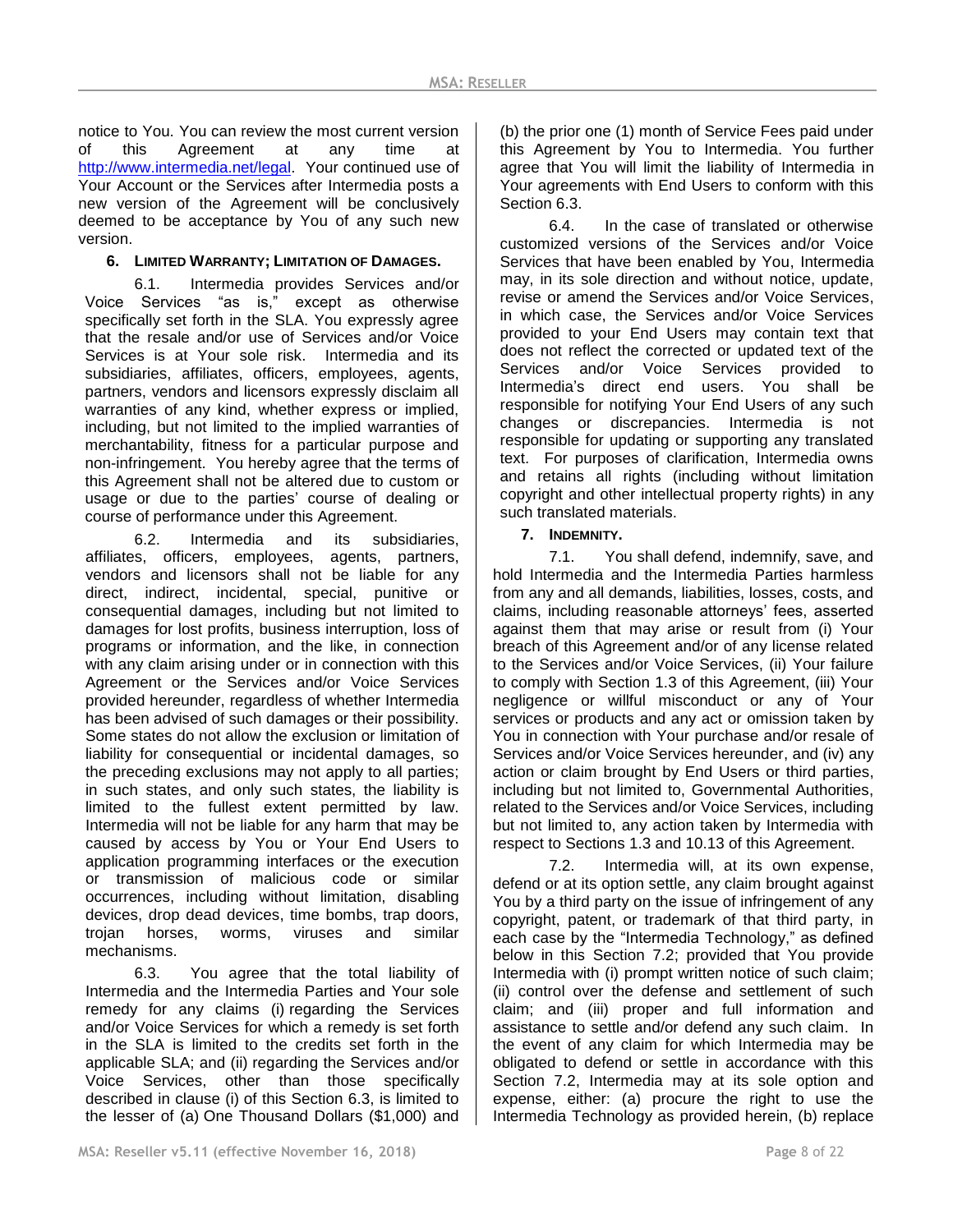the Intermedia Technology with other non-infringing products with equivalent functionality; (c) suitably modify the Intermedia Technology so that it does not infringe, or (d) terminate this Agreement. Intermedia assumes no liability for infringement claims arising from: (1) any combination of the Intermedia Technology with products or technology not provided by Intermedia, if the infringement would not have occurred if the Intermedia Technology had not been so combined; (2) any modification of the Intermedia Technology, in whole or in part, by anyone other than Intermedia, if the infringement would not have occurred but for such modification; (3) use by You of any Intermedia Technology after Intermedia notifies You that continued use may subject You to such claim of infringement; (4) any proprietary or intellectual property rights not expressly identified in this Section 7.2; or (5) any non-United States proprietary or intellectual property rights. "Intermedia Technology" means the software owned by Intermedia which is delivered to You in connection with Your use of the Services. This Section 7.2 sets forth the entire liability and obligations of Intermedia, and Your exclusive remedy, with respect to any actual or alleged infringement of any intellectual property or proprietary right by the Services. The terms of this Section 7.2 are subject to the limitations of Section 6.

### **8. CONFIDENTIALITY AND PRIVACY POLICY.**

8.1. Confidential Information. "Confidential Information" is all confidential information disclosed by a party ("Disclosing Party") to the other party ("Receiving Party"), whether orally or in writing, that is designated as confidential or that reasonably should be understood to be confidential given the nature of the information and the circumstances of disclosure. Your Confidential Information will include Your Data. Intermedia's Confidential Information will include the Services and/or Voice Services (and any portion thereof), the terms and conditions of this Agreement and all related forms and support records (written or electronic), as well as Intermedia's business and marketing plans, technology and technical information, product plans and designs, and business processes disclosed by Intermedia. Confidential Information will not include any information that (i) is or becomes generally known to the public without breach of any obligation owed to the Disclosing Party, (ii) was known to the Receiving Party prior to its disclosure by the Disclosing Party without breach of any obligation owed to the Disclosing Party, (iii) is received from a third party without breach of any obligation owed to the Disclosing Party, or (iv) was independently developed by the Receiving Party. You acknowledge that Intermedia, and its licensors, retain all intellectual property rights and title, in and to, all of their

Confidential Information and/or other proprietary information. This shall include, but not be limited to: products, services, and the ideas, concepts, techniques, inventions, processes, software or works of authorship developed, embodied in, or practiced in connection with the Services and/or Voice Services provided by Intermedia hereunder

8.2. Protection of Confidential Information. Except as otherwise permitted by this Agreement or in writing by the Disclosing Party, the Receiving Party will use the same degree of care that it uses to protect the confidentiality of its own confidential information of like kind (but in no event less than reasonable care) not to disclose or use any Confidential Information of the Disclosing Party for any purpose outside the scope of this Agreement.

8.3. Use and Disclosure by Intermedia. Notwithstanding the foregoing, Intermedia may use or disclose Your Data or the Data of Your End Users (as defined in the End User MSA) (a) as expressly permitted in writing by You, and (b) as expressly provided in this Agreement, including (i) in accordance with the Privacy Policy (as if such Data were "Information" as defined under the Privacy Policy), and (ii) to access such Data to provide the Services and/or Voice Services or prevent or address service or technical problems, or at Your request in connection with customer support matters.

8.4. Authorization of Use and Disclosure. The Receiving Party may disclose Confidential Information to the extent required to comply with binding orders of governmental entities that have jurisdiction over it; provided however that, to the extent legally permitted by law to do so, the Receiving Party gives the Disclosing Party reasonable written notice to allow the Disclosing Party to seek a protective order or other appropriate remedy and discloses only such Confidential Information as is required by the governmental entity. You expressly authorize, acknowledge and agree that Your Data and the Data (as defined in the End User MSA) of Your End Users is subject to the Privacy Policy and that Intermedia may act in accordance with the Privacy Policy in connection with providing the Services and/or Voice Services or when otherwise necessary.

9. **TAXES.**

9.1. General.

(a) Responsibility. Each party will be responsible for taxes based on its own capital and net income, revenue-based taxes, employment taxes pertaining to its own employees, and for taxes on any property it owns.

(b) Withholding and Other Taxes. You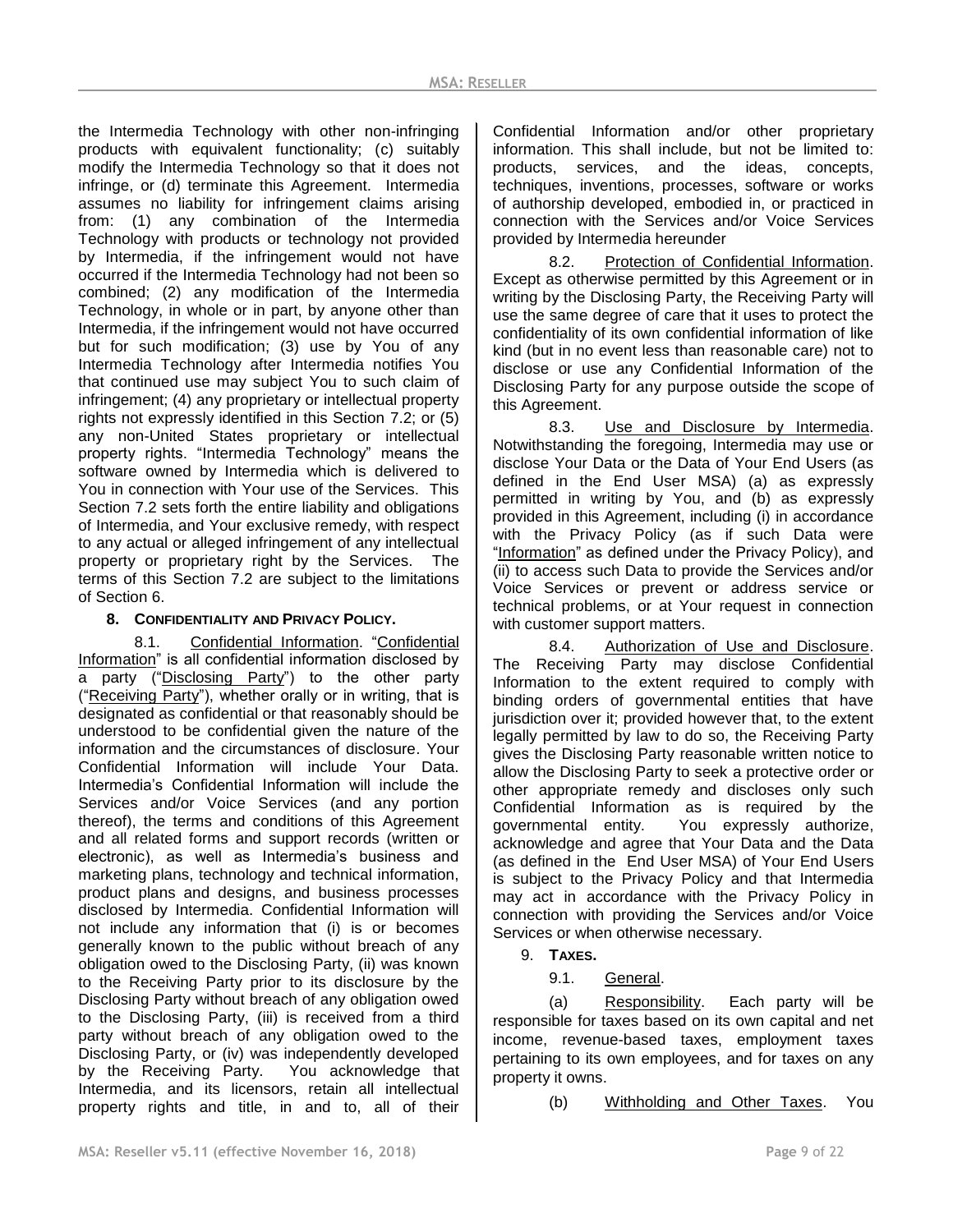may withhold taxes from payments to Intermedia only with Intermedia's prior and specific written consent. In the event of any such withholding, (i) You will make payment to Intermedia of the amount owing on the invoice, less a deduction for such tax withheld, which amount will be remitted to the relevant tax authority; (ii) Payments of the net sum to Intermedia and the withholding tax to the relevant tax authority constitute, for purposes of this Agreement, full settlement of the amount owing under the invoice; and (iii) You will provide Intermedia with a valid receipt for such tax withheld from the relevant tax authority within sixty (60) days of payment of the applicable invoice. You are responsible for the payment of all other taxes imposed by any governmental authority in connection with Your resale of the Services and/or Voice Services under this Agreement.

(c) Tax Information. Where applicable, You will provide Intermedia a valid resale or exemption certificate or listing of all valid tax registration identification numbers to minimize indirect taxes (including value added, sales, use, excise, duties, gross receipts, goods and services, and other transaction taxes, fees and surcharges). You acknowledge and agree that, if You deliver a resale or exemption certificate to Intermedia, (i) You shall assume the full responsibility and obligation of collecting and remitting sales tax with respect to applicable transactions and (ii) You will be responsible for the payment of any unpaid or underpaid sales tax with respect to such transactions.

(d) You agree to reasonably assist Intermedia by providing necessary data or documentation: (i) in the event Intermedia is audited by tax authorities or a claim for refund is filed against Intermedia and Intermedia requires certain affirmations or confirmations from You to respond to taxing authority and/or End Users; and (ii) necessary to complete Intermedia's own tax returns including transaction tax returns (sales and telecommunication tax returns) and income tax returns.

9.2. Telecommunications Taxes.

(a) The Voice Services, which may be marketed and resold hereunder by You, are telecommunications services. You will bill, collect and remit to Intermedia (but are not required to remit to applicable governmental tax authorities) telecommunications taxes such as Federal and State Universal Service Fund fees. You must invoice End Users on behalf of Intermedia (the "Bill on Behalf Invoice"). The Bill on Behalf Invoice can be prepared on Your paper; however, the Bill on Behalf Invoice

must clearly show, on all relevant pages of the invoice, the following language: "Billed on behalf of Voice Telco Services, Inc."

(b) You will provide Intermedia with the Voice Services to be invoiced to the End User on a line-item-by-line-item basis (a detailed listing of each charge on the invoice net of any sales discounts given to the End User). Intermedia will return to You detailed taxes and fees, with a description of each tax and fee (e.g., Federal USF, State USF and any applicable telecommunications taxes). For sales of hardware, the taxes enumerated by Intermedia in accordance with the prior sentence will be based on the price for such hardware to be charged to the applicable End User. You will include these descriptions, taxes and fees on the Bill on Behalf Invoice.

(c) Intermedia will (i) calculate all telecommunications-related transaction taxes and fees on the invoice to the End User, based on the information provided by You and as described above, and (ii) be responsible for remitting such telecommunications-related transaction taxes and fees to the correct government body at the federal, state and local levels. You will collect the entire amount of the Bill on Behalf Invoice, including all taxes and fees, from the End User. Intermedia will invoice You for the full amount of the Bill on Behalf Invoice amount.

(d) You will indemnify Intermedia for any taxes and fees that are a result of any differences in the detailed line items amounts charged on the End User's invoice and the line items provided to Intermedia for tax calculation purposes. In addition, You will be liable for any penalties and interest as a result of these line-item differences.

# **10. MISCELLANEOUS.**

10.1. No Solicitation. During the term of this Agreement and for one (1) year after its termination, You shall not solicit or attempt to solicit, directly or indirectly, for employment or other services, any persons or entities employed or engaged by Intermedia during such period without Intermedia's prior written approval.

10.2. Governing Law; Jurisdiction; Forum; Attorneys' Fees. This Agreement will be governed by and construed in accordance with the laws of the State of California without regard to its conflicts of laws or its principles. Any claim or suit arising out of or relating to this Agreement will be brought in any court of competent jurisdiction located in the State of California. In any action to enforce this Agreement, including, without limitation, any action by Intermedia for the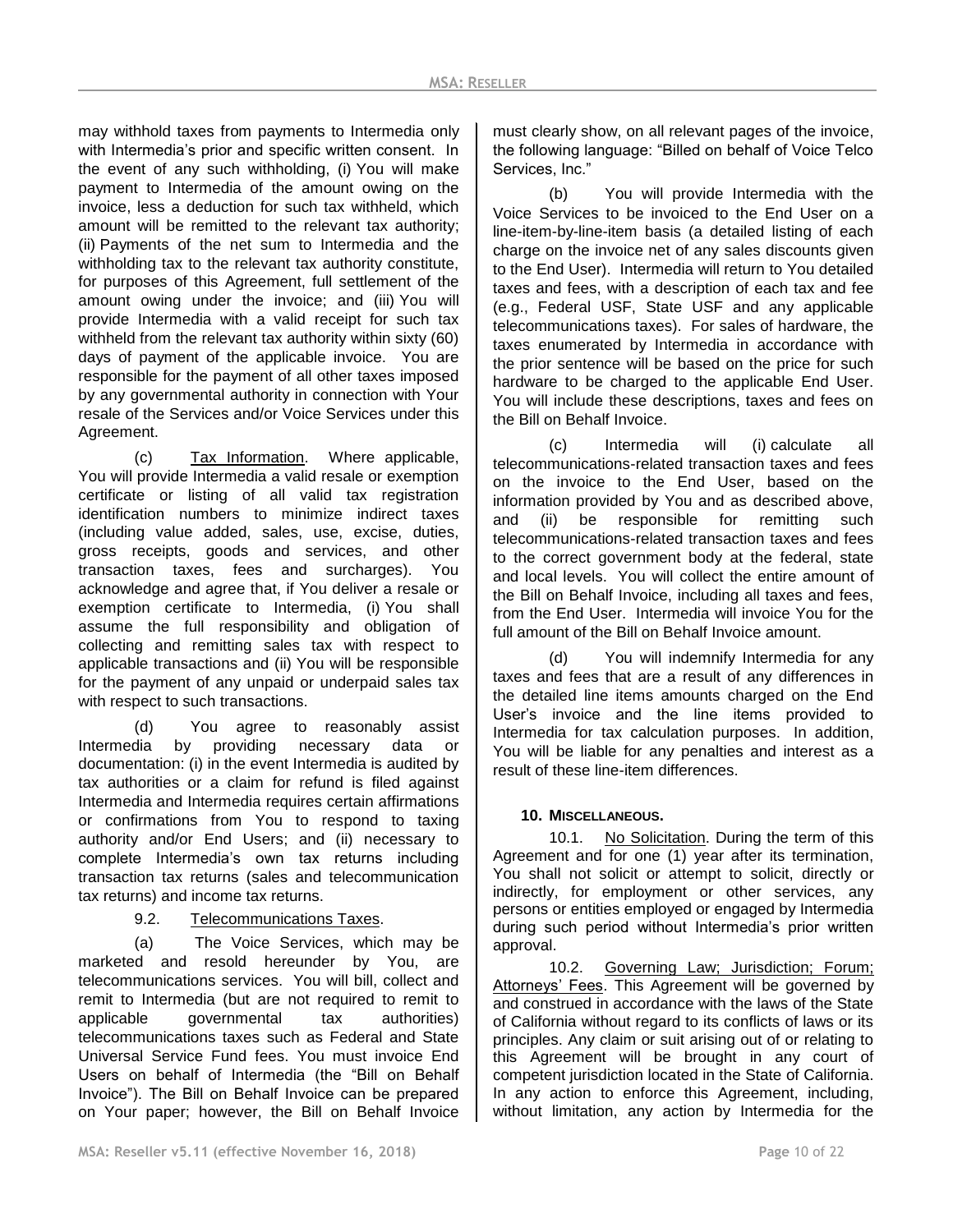recovery of fees due hereunder, You will pay Intermedia's reasonable attorneys' fees and costs in connection with such action if Intermedia prevails in such action. You agree to waive the right to trial by jury with respect to any proceeding related to or arising out of this Agreement

10.3. Written Communications and Notice. You accept that communication from Intermedia may be electronic. Intermedia may contact You by e-mail or provide You with information by posting notices on Intermedia's website or to Your Account. You agree to this electronic means of communication and You acknowledge that all contracts, notices, information and other communications that Intermedia provides to You electronically are acceptable and effective as notice. Except as otherwise specified in this Agreement, all notices, permissions and approvals hereunder will be in writing and will be deemed to have been given (i) immediately upon personal delivery, (ii) the second  $(2^{nd})$  business day after mailing, (iii) the second (2<sup>nd</sup>) business day after sending by confirmed facsimile, or (iv) the first  $(1<sup>st</sup>)$  business day after sending by email or, if from Intermedia to You, online posting. Notices to You may be addressed by Intermedia to any e-mail address, postal address or facsimile number registered with Intermedia, or through means of online posting through the Services and/or Voice Services. Notices to Intermedia that are not expressly authorized by administrative control panel under this Agreement shall be mailed to Intermedia.net, Inc., 825 East Middlefield Road, Mountain View, CA 94043, Attn: Legal Department, or such other address as designated on Intermedia's website from time to time.

10.4. Beta Offerings. The SLAs do not apply to any Beta Offerings. Notwithstanding anything else set forth in this Agreement, Intermedia does not make any representations or warranties regarding any Beta Offering or the integrity of any data stored in connection with any Beta Offering. You are strongly discouraged from using any Beta Offering in connection with sensitive data. Intermedia may, in its sole discretion, change or terminate any Beta Offering without notice and does not represent or warrant the result of any such action. Intermedia may, in Intermedia's sole discretion, convert any Beta Offering to a paid service upon notice to You. To avoid incurring increased charges following such a conversion, You must terminate (i) the individual converted service (if possible) by contacting Intermedia as directed in the conversion notice, or (ii) if You subscribe to no other services under Your Account, the entire Account, pursuant to Section 3 of this MSA.

10.5. Authority, Age and Capacity. The individual accepting this Agreement on behalf of You

represents and warrants that he/she has the authority to bind You to this Agreement. You hereby represent and warrant that You and any person to whom You grant access to Your Account have reached the older of (i) the age of eighteen (18) and (ii) the age of majority in Your jurisdiction, and that You are not subject to a limitation on Your ability to enter into this Agreement.

10.6. Severability. If any one or more of the provisions contained herein will, for any reason, be held to be invalid, illegal, or unenforceable in any respect, such invalidity, illegality, or unenforceability will not affect any of the other provisions of this Agreement, and this Agreement will be construed as if such provision(s) had never been contained herein, provided that such provision(s) will be curtailed, limited, or eliminated only to the extent necessary to remove the invalidity, illegality, or unenforceability.

10.7. Waiver. No waiver by Intermedia of any breach by You of any of the provisions of this Agreement will be deemed a waiver of any preceding or succeeding breach of this Agreement. No such waiver will be effective unless it is in writing signed by the parties hereto, and then only to the extent expressly set forth in such writing.

10.8. Assignment. No benefit or duty of You under this Agreement will, without the consent of Intermedia, be subject in any manner to anticipation, alienation, sale, transfer, assignment, pledge, encumbrance or charge, and any attempt to do so will be void. Intermedia may assign this Agreement without Your consent and without notice.

10.9. Fair Interpretation, Headings. This Agreement reflects terms that are mutually agreeable to the parties. This Agreement will be interpreted fairly in accordance with its terms and without any strict construction in favor of or against either party based on draftsmanship of the Agreement or otherwise. The headings and captions used in this Agreement are used for convenience only and are not to be considered in construing or interpreting this Agreement.

10.10. Force Majeure. Except for monetary obligations, neither party shall be liable to the other for failure or delay in the performance of a required obligation hereunder if such inability or delay is caused by reason of Force Majeure Event. "Force Majeure Event" is any cause beyond a party's reasonable control or anticipation, including, without limitation, acts of war, acts of god, terrorism, earthquake, hurricanes, flood, fire or other casualty, embargo, riot, sabotage, labor shortage or dispute, governmental act, insurrections, epidemics, quarantines, inability to procure materials or transportation facilities, failure of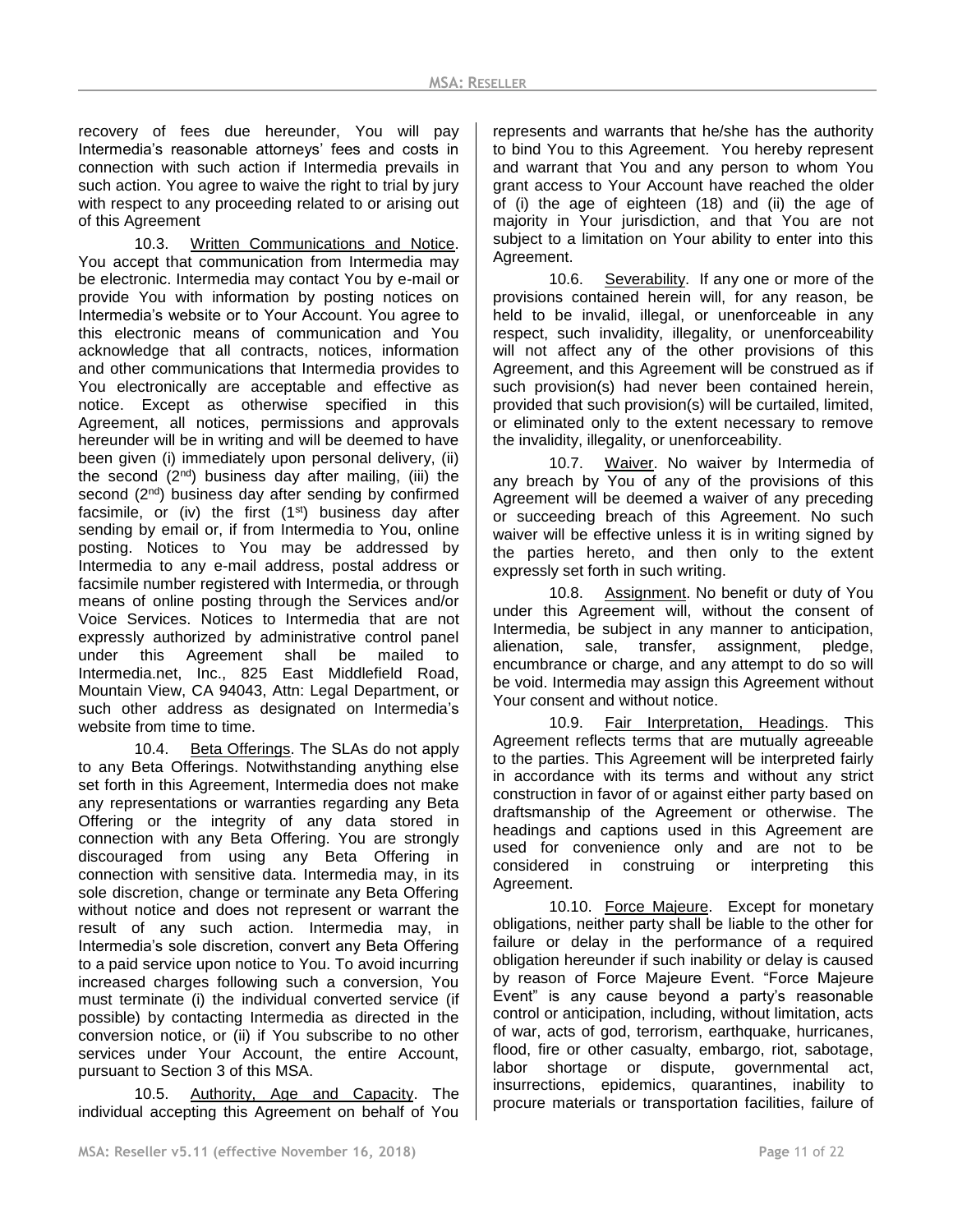power, restrictive governmental laws or regulations, condemnation, acts of third parties, failure of the Internet or other reason that is beyond a party's reasonable control or anticipation.

10.11. Survival. The preamble, "Definitions" and Sections 2, 3, 4, 5, 6, 8, 9 and 10 of this Master Service Agreement will survive termination.

10.12. Entire Agreement; Third Party Beneficiaries. This Agreement, including any Schedules, constitutes the entire agreement for provision of the Services and/or Voice Services to You and supersedes all other prior agreements and understandings, both written and oral, between You and Intermedia with respect to the Services and/or Voice Services. You understand and agree that (i) Intermedia and You may include, as the sole third party beneficiaries of this Agreement, the Intermedia Parties, and (ii) in the event of any breach of this Agreement or any Schedule, such Intermedia Parties shall have all rights and remedies available to them as if they were parties to this Agreement, including claiming the benefit of Section 8.

10.13. Independent Parties. Nothing contained in this Agreement shall be deemed to create, or be construed as creating, a joint venture or partnership between the parties. Neither party is, by virtue of this Agreement or otherwise, authorized as an agent or legal representative of the other party. Neither party is granted any right or authority to assume or to create any obligation or responsibility, express or implied, on behalf or in the name of the other party, or to bind such other party in any manner.

10.14. Publicity and Advertising. Except as required by law, You shall not make any written public statement, such as advertisements, marketing materials, or press releases, referring to the existence or terms of the Agreement, or the relationship memorialized by the Agreement, without the prior written approval of Intermedia.

10.15. Regulatory Changes. If a U.S. federal regulatory body (e.g., the Federal Communications Commission ("FCC")), a U.S. state regulatory body (e.g., public utility commission) or a foreign regulatory body, or a court of competent jurisdiction, issues a rule, regulation, law or order which has the effect of materially increasing the cost to provide Services and/or Voice Services hereunder or canceling, changing, or superseding any material term or

provision of this Agreement (collectively "Regulatory Requirement") then this Agreement shall be deemed modified in such a way as the parties mutually agree is consistent with the form, intent and purpose of this Agreement and is necessary to comply with such Regulatory Requirement. Should the parties not be able to agree on modifications necessary to comply with a Regulatory Requirement within thirty (30) days after the Regulatory Requirement is effective, then, upon written notice, either party may, to the extent practicable, terminate that portion of the Agreement impacted by the Regulatory Requirement.

10.16. Compliance with Law; Anti-Bribery Provisions.You acknowledge and understand that You must, and agree that You will, comply fully with the laws of all applicable jurisdictions, including without limitation the U.S. Foreign Corrupt Practices Act, as amended ("FCPA"), in connection with the performance of Your duties hereunder. In carrying out Your responsibilities under this Agreement, You and Your owners, officers, directors, employees and agents have not and will not pay, offer, or promise to pay, or authorize the payment, directly or indirectly, of any money, gift or anything of value to any "Government Official" (as defined for purposes of the FCPA) for the purpose of influencing any act or decision of such official or of the government to obtain or retain business, or direct business to any person (any such payment, a "Prohibited Payment"); provided that a Prohibited Payment does not include the payment of reasonable and *bona fide* expenditures, such as travel and lodging expenses, which are directly related to the promotion, demonstration or explanation of products or services, or the execution or performance of a contract with a foreign government or agency thereof. You are not and will not become owned wholly or in part by the government, any agency or instrumentality thereof, or any Government Official during the term of this Agreement without the prior written approval of Intermedia. Intermedia shall have the right to audit You in order to satisfy that no breach of this Section 10.15 has occurred, and You shall cooperate fully in any audit conducted by or on behalf of Intermedia. In the event that Intermedia determines, in its sole discretion, that You have breached any of the representations, warranties or covenants in this Section 10.15, Intermedia shall have the right to terminate this Agreement immediately upon written notice to You.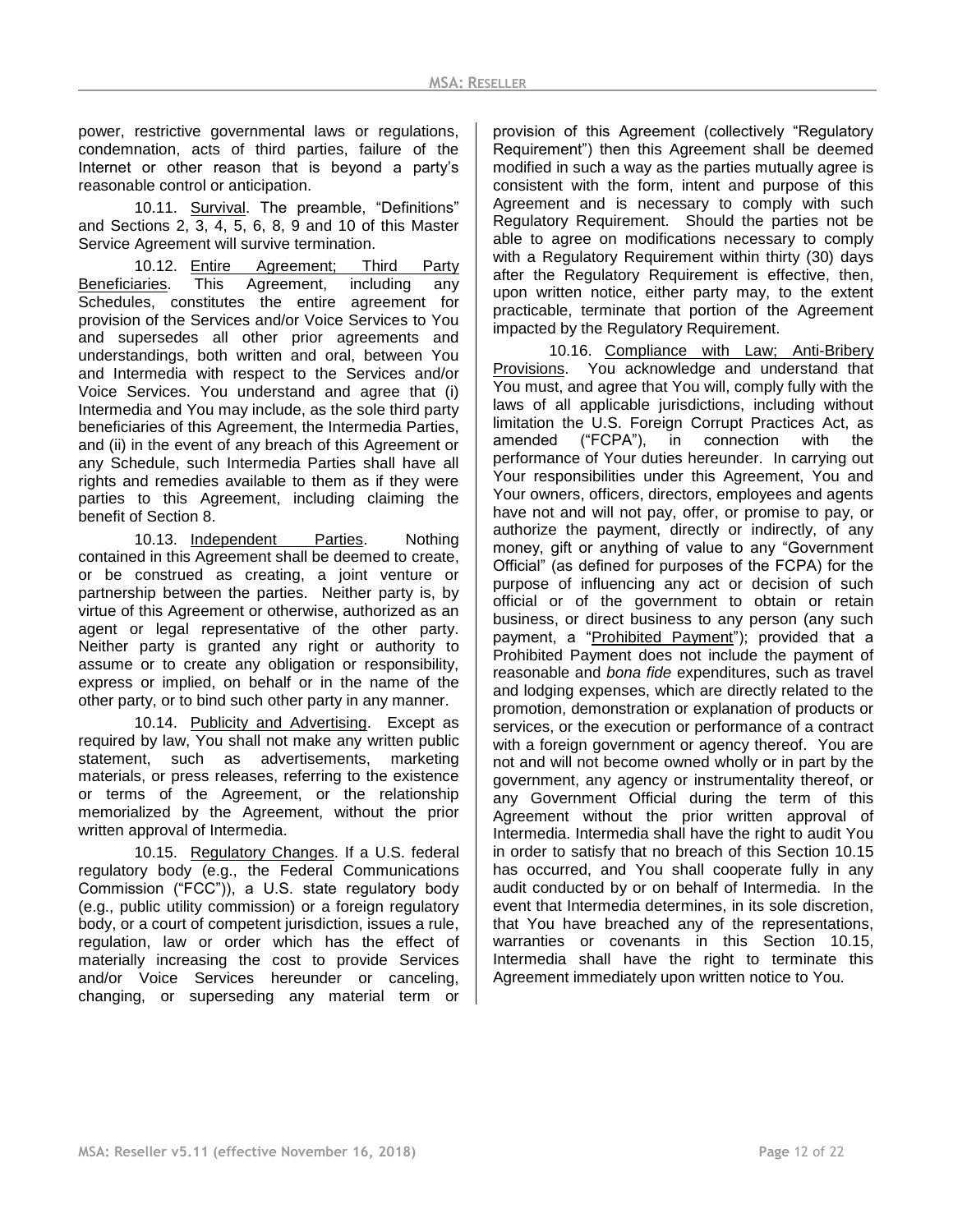# **APPENDIX 1 -- SAMPLE AGREEMENT. NOT BE RELIED UPON OR USED WITHOUT SEEKING LEGAL ASSISTANCE. INTERMEDIA.NET MAKES NO REPRESENTATIONS OR WARRANTIES WITH RESPECT TO THIS AGREEMENT AND THIS DOCUMENT IS A SAMPLE THAT NEEDS TO BE REVIEWED AND/OR REVISED BY YOUR LEGAL COUNSEL.**

### **CAREFULLY READ THESE TERMS AND CONDITIONS, AS THEY FORM A LEGALLY BINDING AGREEMENT BETWEEN YOU AND COMPANY. ONLY AN AUTHORIZED REPRESENTATIVE OF YOUR COMPANY MAY EXECUTE THIS AGREEMENT. IF YOU DO NOT ACCEPT THESE TERMS AND CONDITIONS,YOU DO NOT HAVE PERMISSION TO USE COMPANY SERVICES AND DO NOT HAVE ANY OTHER OF THE RIGHTS SET FORTH BELOW.**

This Master Service Agreement (this "MSA") is entered into between the service provider ("Company") and customer ("You"). You are not required to purchase voice services from Company nor from any of its affiliates. If You elect to purchase voice services from an Company affiliate, please be advised of the following: (i) voice services will be provided through Company's affiliate; (ii) You will be required to sign separate Schedule(s) and to agree to related documents provided by Company's affiliate; and (iii) the terms and conditions of this MSA will apply to the services you receive from Company's affiliate as well as the terms and conditions in Company's affiliate's Schedules and related documents. If You instead choose to purchase voice services through an unrelated third party, this MSA will not govern the provision of any services provided by such third party, and such third-party-provided voice services are used at Your sole risk and pursuant to the terms and conditions you enter into with such third party.

Any of the following actions constitutes Your agreement, without limitation or qualification, to be bound by, and to comply with, the terms of this Agreement: (i) registering for Service on Company's web page and selecting "I Accept" as part of the registration process, or (ii) ordering Service from Company's personnel and providing them with Your credit card number or other billing information.

You agree to be bound by all of the terms and conditions of (i) this MSA and (ii) the following:

- Company's Privacy Policy (the "Privacy Policy");
- Company's Service Level Agreements for all of Company's Services that may be sold hereunder (each, a "Service Level Agreement" or "SLA");
- Company's Acceptable Use Policy ("AUP"); and
- Company's Schedules (as defined below) All of the above referenced documents (i.e., this MSA, the Privacy Policy, the SLAs, the AUP and the Schedules) are collectively referred to as the "Agreement."

Each of the foregoing is expressly incorporated herein by reference and may be amended or updated from

time-to-time by Company. Current copies of the MSA, Privacy Policy, SLAs, AUP, and product schedules are located at [http://serverdata.net/legal.](http://serverdata.net/legal)

**DEFINITIONS.** For the purposes of this MSA, the following definitions apply:

"Access Information" means information that alone or together with other information, can provide access to any portion of Your Account, including but not limited to, Your Account number, login names, passwords, credit card or other financial information, security questions and their respective answers, and any other similar information. For the avoidance of doubt, Your Access Information will include any similar information for each of Your Users.

"Account" means the account created with Company in connection with this Agreement that relates to Your purchase of and subscription to Services and the use of Services by You and Your Users.

"Administrative User" means any of Your employees, consultants, independent contractors or customers to whom You grant administrative permission to access the Services in accordance with Company's entitlements and procedures and this Agreement (where "administrative permission" includes, but is not limited to, the right to create, modify and delete User accounts, as well as the right to access and modify Your billing information and other functionality available through Company's administrative control panel).

"Applicable Law" means any applicable foreign, federal, state or other laws, rules, regulations or interpretations of relevant Governmental Authorities or self-regulatory bodies.

"Beta Offerings" means any portion of the Services offered on a "beta" basis, as designated by Company, including but not limited to, products, plans, services, and platforms.

"Data" means all data submitted by Your Users to Company in connection with the Services, including all content, material, IP and similar addresses, recordings, messages, software, Account Information and Account-related settings.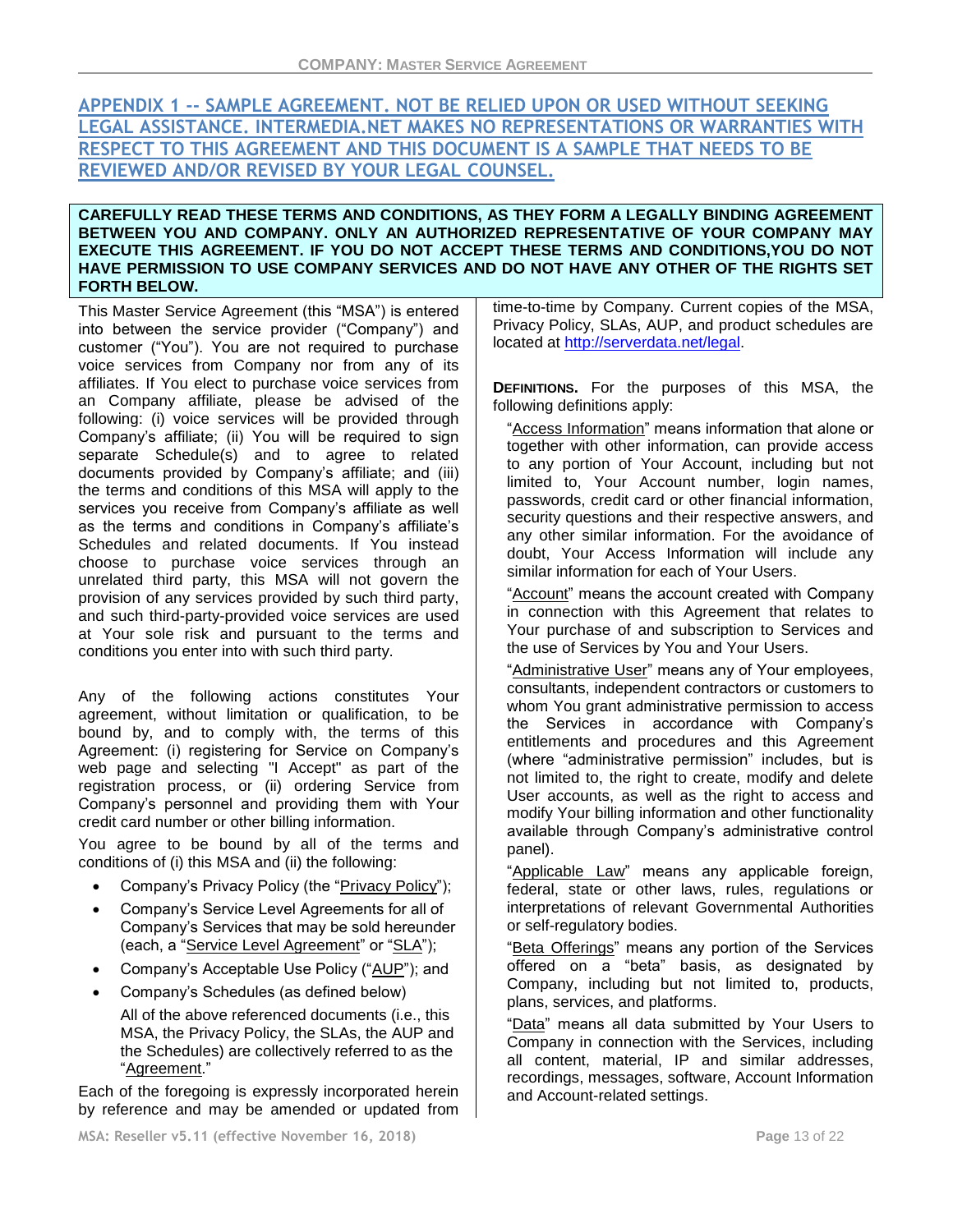**"**Governmental Authority**"** means a government, regulatory organization, self-regulatory organization, court of competent jurisdiction or similar body.

**"**Company Parties**"** means Company's affiliates (including parents and subsidiaries), vendors, licensors and partners, and its officers, employees, agents and representatives.

**"**PHI**"** means Protected Health Information which is individually identifiable health information.

"Schedule(s)" means documents (including the Service-specific product schedules located at <http://serverdata.net/legal> and the order documentation generated through Company's administrative control panel) that specifically describe the Services used by You under this Agreement, including product descriptions, pricing, and other terms. Each Schedule shall be deemed a part of and incorporated into this Agreement.

**"**Services**"** means Company's hosting and other services, software and products, as such services, software and products that are offered by Company from time-to-time in its discretion and subscribed to, purchased by, or used by You as set forth in a Schedule; provided, however, that, notwithstanding the foregoing, the term "Services" shall not include Company's web hosting offering, which offering is governed by a separate Web Hosting Service Agreement between You and Company.

**"**Third-Party Service**"** means any service or product offered by a party that is not Company.

**"**User**"** means any of Your employees, consultants or independent contractors to whom You grant permission to access the Services in accordance with Company's entitlements procedures and this Agreement (including Administrative Users and end users).

"You" and "Your" means the individual or Entity on whose behalf this Agreement is accepted.

### **1. SCOPE; ACCESS; SECURITY.**

1.1. Access to Services. Subject to and in accordance with the terms of this Agreement, including any Schedules, Company grants You a non-exclusive, non-sublicensable, nontransferable, non-assignable, revocable license for the term of this Agreement to access and use the Services. Services may only be used by Your Users for internal business purposes only. You agree to comply with the terms and conditions of this Agreement, including any Schedules, and with all applicable Company procedures and policies that further define use of the Services. You acknowledge and agree that the actions of any of Your Users with respect to the Services will be deemed to be actions by You and that any breach by any of Your Users of the terms of this Agreement, including any Schedule, will be deemed to be a breach by You.

1.2. Account Information and Ownership. You acknowledge that Your failure to timely update Your Account information, including authorized Administrative Users, can result in unauthorized personnel having access to Your Account and potentially doing harm to You. Accordingly, You agree to maintain accurate Account information by providing updates to Company promptly, but no later than three (3) business days, when any of Your Account information requires change, including any relevant Account contact information. Failure by You, for any reason, to respond within three (3) business days to any inquiries made by Company to determine the validity of information provided by You will constitute a material breach of this Agreement. You acknowledge and agree, and expressly consent, that in the event of any dispute regarding access to or legal ownership of any Company account or any portion thereof, including Your Account, Company will resolve such dispute in its sole discretion. In addition, in the event of such a dispute, Company may immediately suspend, alter or terminate any relevant account, including Your Account, or any portion thereof. You will reimburse Company for any legal fees and other fees incurred with respect to any dispute regarding control or ownership of Your Account or Your Data or the same of another Company customer. You acknowledge and agree that (i) the legal owner of all Data on the Account is You (the counterparty to this Agreement) and not any individual User, including any Account contact registered with Company, regardless of any administrative designation (e.g., Administrator, Billing Contact, Owner, etc.); (ii) You will provide Company with any documentation it reasonably requests to establish ownership and rights to Your Account and any related Data; and (iii) any User identified as an Administrative User with respect to Your Account has the authority to bind You to any amendments, modifications or acknowledgements regarding this

1.3. Account Security and Activity. You acknowledge and agree that You are solely responsible for (i) maintaining the confidentiality and security of Your Access Information, and (ii) all activities that occur in connection with Your Account, whether initiated by You, by others on Your behalf or by any other means. You will notify Company immediately of any unauthorized use of Your Account, Access Information or any other actual or potential breach of security. You acknowledge and agree that Company will not be liable for any loss that You may incur as a result of any party using Your Access Information, either with or without Your knowledge and/or authorization. You further agree that You may be held liable for losses incurred by Company, any Company Party, or another party due to any party using Your Access Information. Company strongly

Agreement or otherwise relating to the Services.

**MSA: Reseller v5.11 (effective November 16, 2018) Page** 14 of 22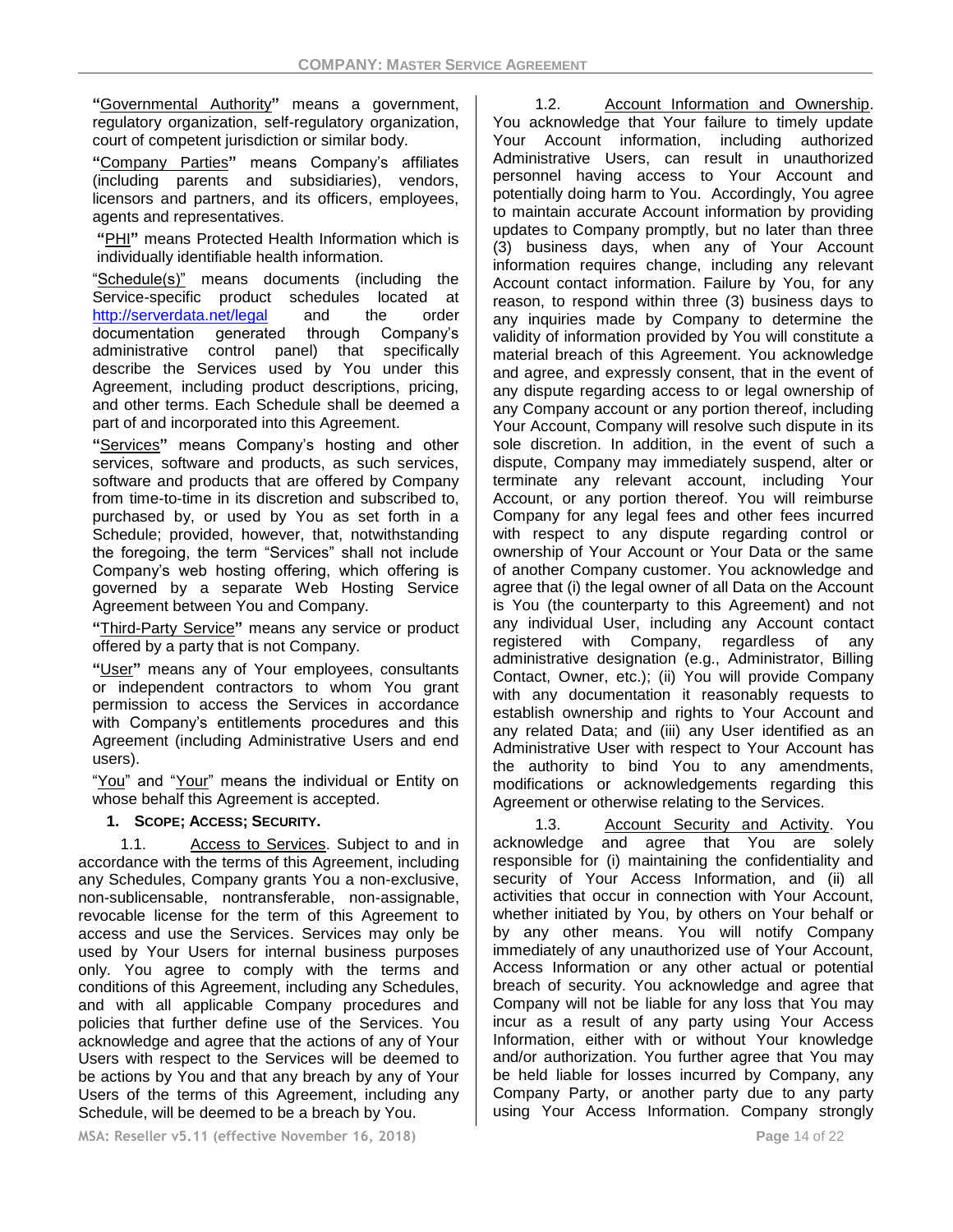recommends that You keep Your Access Information in a secure location, take precautions to prevent others from accessing it and change it when necessary to maintain its confidentiality and security. **Company specifically disclaims all liability for any activity in Your Account, whether authorized by You or not.**

1.4. Failure of a Line Test . With respect to voice services, if a specific site fails a "VOIP line test" as part of the installation process, and You are unable or unwilling to upgrade the data circuit, router, switch, or faulty component responsible for the failure, Company reserves the right to cancel the order for such site.

## **2. TERM AND TERMINATION.**

2.1. Term. This Agreement shall be effective from Your acceptance of this Agreement (or a previous version of Company's service agreement) and shall continue until the expiration or termination of all Schedules (**"**Agreement Term**"**). When You purchase Services from Company, a Schedule will be created specific to such purchase, setting forth the contract term and other terms and conditions with respect to such purchase. The term of each Schedule ("Schedule Term") shall be an initial term with a duration to be agreed to by You and Company (e.g., one month, one year or some other mutually agreed-upon period) (a "Schedule Initial Term"), followed by renewal periods with a duration to be agreed to by You and Company (a "Schedule Renewal Term"). Termination of this Agreement shall not relieve either party from fulfilling its obligations prior to such termination.

a. Monthly Plan Schedule Term*.* For a Monthly Plan with Company, the Schedule Initial Term is the period from the date of Your acceptance of the Schedule through the remainder of that calendar month. The Schedule Renewal Term for a Monthly Plan is defined as one (1) calendar month beginning at the end of the Schedule Initial Term and each subsequent calendar month thereafter.

b. Annual Plan Schedule Term. For an Annual Plan with Company, the Schedule Initial Term is the period from the date of Your acceptance of the Schedule through the remainder of that calendar month and continuing through the next twelve (12) calendar months (for example, an Annual Plan that begins April 14th will continue until April 30th of the following year), unless the parties have agreed in writing to a longer term. A Schedule Renewal Term for an Annual Plan is defined as the twelve-month period beginning at the end of the Schedule Initial Term and each subsequent twelve-month period thereafter.

c. Automatic Renewal. Each Schedule will renew automatically at the end of the then-current Schedule Term for a Schedule Renewal Term unless terminated in accordance with this Agreement by either You or Company.

# 2.2. Termination by You.

a. Monthly Plan. For a Monthly Plan, You may terminate any Schedule for any reason by following the termination procedure located within the Account section of the administrative control panel prior to the beginning of any Schedule Renewal Term. If You terminate a Monthly Plan prior to the end of the thencurrent Schedule Term, Company will not be required to refund to You any fees already paid.

b. Annual Plan. For an Annual Plan, You may terminate any Schedule for any reason by following the termination procedure located within the Account section of the administrative control panel at any time. If such a termination is effective prior to the end of the then-current Schedule Term, You will incur a fee that is equal to the lesser of (i) two (2) months of the Minimum Package Fee from the end of the calendar month during which such termination occurs; and (ii) the Minimum Package Fee for the remainder of the thencurrent Term. The "Minimum Package Fee" is the monthly charge for Your base package excluding any additional items that You have purchased along with such base package.

c. Refunds/Fees for Termination by You. Fees for non-recurring Services and set up fees will not be refunded. Any fees previously waived, discounts, or rebates applied may be reinstated if You terminate the account during the Schedule Term or if You breach this Agreement, including any Schedule.

2.3. Termination by Company.

a. 15-Day Termination. Company may terminate this Agreement or any Schedule for any reason by providing fifteen (15) calendar days' notice. If Company terminates this Agreement pursuant to this Section 2.3(a), then all Schedules will terminate at the end of the fifteen (15) day notice period. If Company terminates any Schedule pursuant to this Section 2.3(a), then (i) for a Schedule with a Monthly Plan, if the effective termination date occurs prior to the end of the then-current Schedule Term, Company will refund (or refrain from charging You) the pro rata monthly fees for the month in which Services terminate and (ii) for a Schedule with an Annual Plan, Company will refund (or refrain from charging You) the monthly fees for the month in which Services terminate. For Schedules with either a Monthly Plan or an Annual Plan, if Company terminates this Agreement, including any Schedule, pursuant to this Section 2.3(a), Company will not charge You monthly fees for any month following the month in which Company terminates this Agreement, including any Schedule.

b. Immediate Termination. Company may terminate this Agreement, including any Schedule, (or suspend Your Account) immediately and without prior notice for any of the following reasons:

**MSA: Reseller v5.11 (effective November 16, 2018) Page** 15 of 22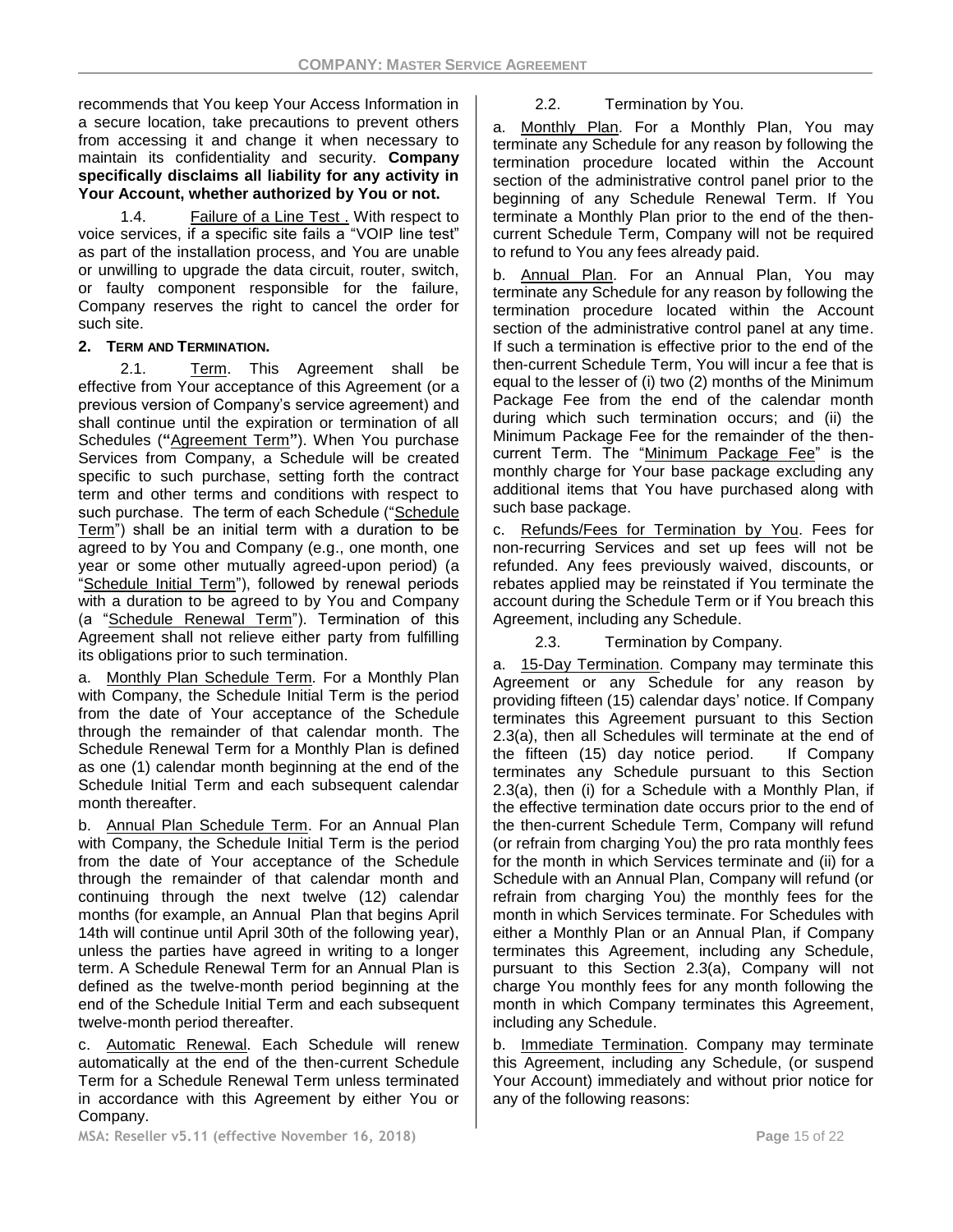1) Any material breach of this Agreement, including any Schedule, by You, as determined by Company in its sole discretion, including, but not limited to, failure to make any payment when due, violation of the AUP or any other Company policy or procedure applicable to the Services as notified to You from time to time, which remains uncured beyond thirty (30) days' notice by Company; or

2) If Your use of the Services results in, or is the subject of, actual or potential legal action or threatened legal action, against Company or any of its affiliates, vendors, partners, representatives or customers, without consideration for whether such actual or potential legal action or threatened legal action is eventually determined to be with or without merit.

c. Termination or Suspension of Users. In lieu of terminating or suspending Your entire Account, Company may suspend Your Account or terminate or suspend individual Users.

d. No Refunds; Further Payment Due. If Company terminates this Agreement, including any Schedule, pursuant to Section 2.3(b), (i) Company will not refund to You any paid fees and (ii) You will be liable for any payment that would have been due had You terminated pursuant to Section 2.2.

2.4. Following Termination. Termination will not cancel or waive any fees owed to Company or incurred prior to or upon termination. You agree that Company may charge such unpaid balance to Your Account on file or otherwise bill You for such unpaid balance. Upon termination, You must promptly uninstall all software provided by Company in connection with the Services. All of Your Data will be irrevocably deleted promptly (as soon as fourteen (14) calendar days) following the termination of this Agreement or the applicable Schedule, including but not limited to, databases, contacts, calendars, e-mail, website content, and any Data hosted by Company. It will be solely Your responsibility to secure all necessary Data from Your Account prior to termination. Company will not be responsible or otherwise liable for any loss of Your Data or any damages arising from the deletion of Your Data following termination of the Services.

# **3. FEES, BILLING, TAXES, CHARGES.**

**MSA: Reseller v5.11 (effective November 16, 2018) Page** 16 of 22 3.1. Fees. The fees initially charged upon ordering any Service will be effective for the applicable Schedule Initial Term and each Schedule Renewal Term, provided, that Company will have the right to increase these fees at any time upon thirty (30) calendar days' notice to You. If You do not agree with such fee increase, You will have the right to terminate the applicable Schedule immediately upon notice received within thirty (30) calendar days of date of

notice of the fee increase. All payments made to Company shall be in US Dollars.

3.2. Billing and Payment Arrangements. Company will bill You monthly for all established and recurring fees, and any applicable one-time fees in that month, including but not limited to interest, check paying program fees and returned check fees. Pro rata billing may occur throughout the course of a billing cycle for feature add-ons that You enable on your Account during any given month.

3.3. Payment by Automated Means.

a. You may view and print an invoice for Your Account using the administrative control panel made available to You. On or about the first  $(1<sup>st</sup>)$  day of each month, Company will apply the current monthly charges to Your automated payment method, the relevant information of which You entered on the billing information page in the administrative control panel. Payment by automated means includes any form of automated payment accepted by Company from timeto-time, including credit card, debit card, direct debit or other means.

b. You must provide Company with valid automated payment information as a condition to receive or use the Services. You are responsible for and agree to update Company with any changes to Your billing and/or automated payment information (e.g. new or updated credit card, credit card expiration date or other payment account information). **By providing Company with the automated payment information, You authorize Company to charge Your automated payment account for any amounts arising from or relating to the Services without further authorization from You.** It is Your responsibility to keep Your automated payment information up-to-date. If charges to Your automated payment account fail, Company will email a warning to Your Account billing contacts.

c. If Company is unable to successfully process Your payment by automated means by the seventh (7th) calendar day of the month for which the payment is due, Your payment will be considered late and not paid in full. Company may suspend or terminate Your Account in accordance with Section 2.3(b)(i) for failure to timely pay in full. Late payments are subject to a late-payment charge of the greater of (i) interest calculated at the lesser of (x) eighteen percent (18%) per year and (y) the maximum amount permitted by law and (ii) twenty-five dollars (\$25). Such interest will accrue daily from the due date until the date of actual payment of the overdue amount, whether before or after judgment. You will pay the interest immediately on demand. You will pay all collection costs incurred by Company (including, without limitation, reasonable attorneys' fees).

3.4. Payment by Check.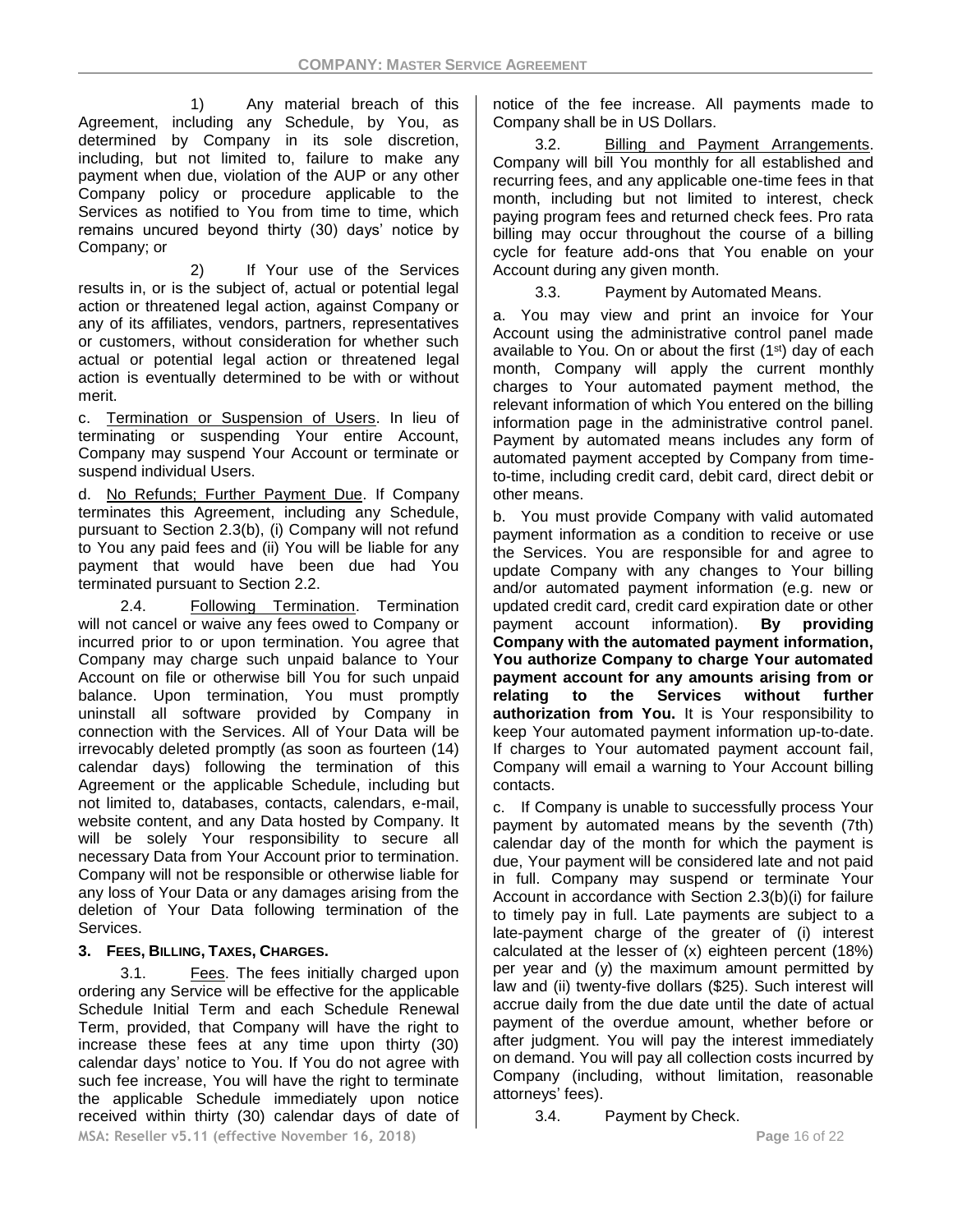a. If You apply for and are accepted into Company's check paying program, Company will issue You an invoice within the first five (5) calendar days of each calendar month. Each invoice will include an invoice processing fee of twenty-five dollars (\$25). Payment by check must be received by the fifteenth (15th) calendar day of each month. Acceptance into and continued participation in Company's check paying program will be at Company's sole discretion.

b. Should Your check not be honored, a check fee of the lesser of (i) fifty dollars (\$50) and (ii) the maximum amount permitted by law, will be charged to Your Account. In addition, Company may require You to pay by cashier's check or money order.

c. If Company does not receive payment by the fifteenth  $(15<sup>th</sup>)$  calendar day of the month for which the payment is due, Your payment will be considered late and not paid in full. Company may suspend or terminate Your Account in accordance with Section 2.3(b)(i) for failure to timely pay in full. Late payments are subject to a late-payment charge of the greater of (i) interest calculated at the lesser of (x) eighteen percent (18%) per year and (y) the maximum amount permitted by law and (ii) twenty-five dollars (\$25). Such interest will accrue daily from the due date until the date of actual payment of the overdue amount, whether before or after judgment. You will pay the interest immediately on demand. You will pay all collection costs incurred by Company (including, without limitation, reasonable attorneys' fees).

3.5. Fees for Excess Use. You agree to monitor and maintain Your Accounts within all Company-specified limits and in a manner that does not disrupt the activities of Company and other Company customers and users. If Your usage exceeds the limits for Your Account or may disrupt the activities of other Company customers, You agree that Company may immediately, in its sole discretion, (i) charge You for such excess usage via Your automated payment account, or by invoice if You have been accepted into Company's check paying program, (ii) upgrade You to a plan or increase the limits on Your Account to address this excess usage, and/or (iii) suspend Your Account or terminate Your Account upon notice To You. Usage and associated charges for excess usage will be determined based solely upon Company's collected usage information. Unused monthly allotments will not accrue or carry over from one month to any other month. Upon any upgrade or increase on the limits of Your Account, You will be responsible for the new costs and fees.

3.6. Taxes. In addition to Company's charges, You will be liable for all taxes, governmental fees and assessments related to fees and charges charged to You under this Agreement or otherwise in respect of Your use of the Services. Company will bill you for any sales, usage or other taxes that apply with respect to (i) the Services that You purchase and (ii) the jurisdiction of Your billing address (or, as required, any other relevant business locations).

3.7. Fees for Additional Services. You agree to pay Company's then-current rates and expenses, including the cost of Company's vendors, for any requests related to information retrieval, subpoenas, consulting and advisory services, or similar work.

3.8. Bill Disputes. You will notify Company of any dispute relating to charges billed to Your Account by submitting a Billing Dispute Notification Form (available through Company's customer service) to Company within thirty (30) days of the date the disputed charges appeared on Your Account. The existence of a dispute will not relieve You from paying any and all amounts billed hereunder. You waive all rights to dispute any charges not disputed by written notice as required above.

3.9. Electronic Billing and Documentation. All billing and other documentation regarding the Services may be provided electronically ("Electronic Documentation"). You acknowledge and agree that You are able to view all Electronic Documentation and consent to receiving Electronic Documentation and decline to receive hard copies of any such materials.

# **4. USE OF THE SERVICES.**

4.1. Internal Use. You will use the Services for Your own internal business, non-residential and non-personal use. You acknowledge and agree that You will not allow any third party, including Your vendors and service providers, to access or use the Services unless such third party is allowed access for the purpose of providing authorized customer support services or in connection with Your appropriate use of the Services for Your own business purposes.

4.2. Restricted Activities. You will not (i) use any Service for any purpose outside the Service's intended scope, features, and function set, (ii) use any Service for third-party training, (iii) use any Service as an application service provider or service bureau, unless You have entered into a separate written agreement with Company to provide such services, (iv) use any Service for timesharing or rental, (v) use any Service to design software or other materials or services with similar or competitive functionality for any purpose, including distribution to third parties, (vi) except with respect to Your Data, duplicate any portion of the Services or display, distribute, publish, or otherwise disclose any Service; (vii) use any of the Services to interface with any other service or application that is outside the scope of intended use; (viii) decompile, disassemble, or otherwise reverse engineer any portion of the Services; (ix) make any modification or interface to any Service that is not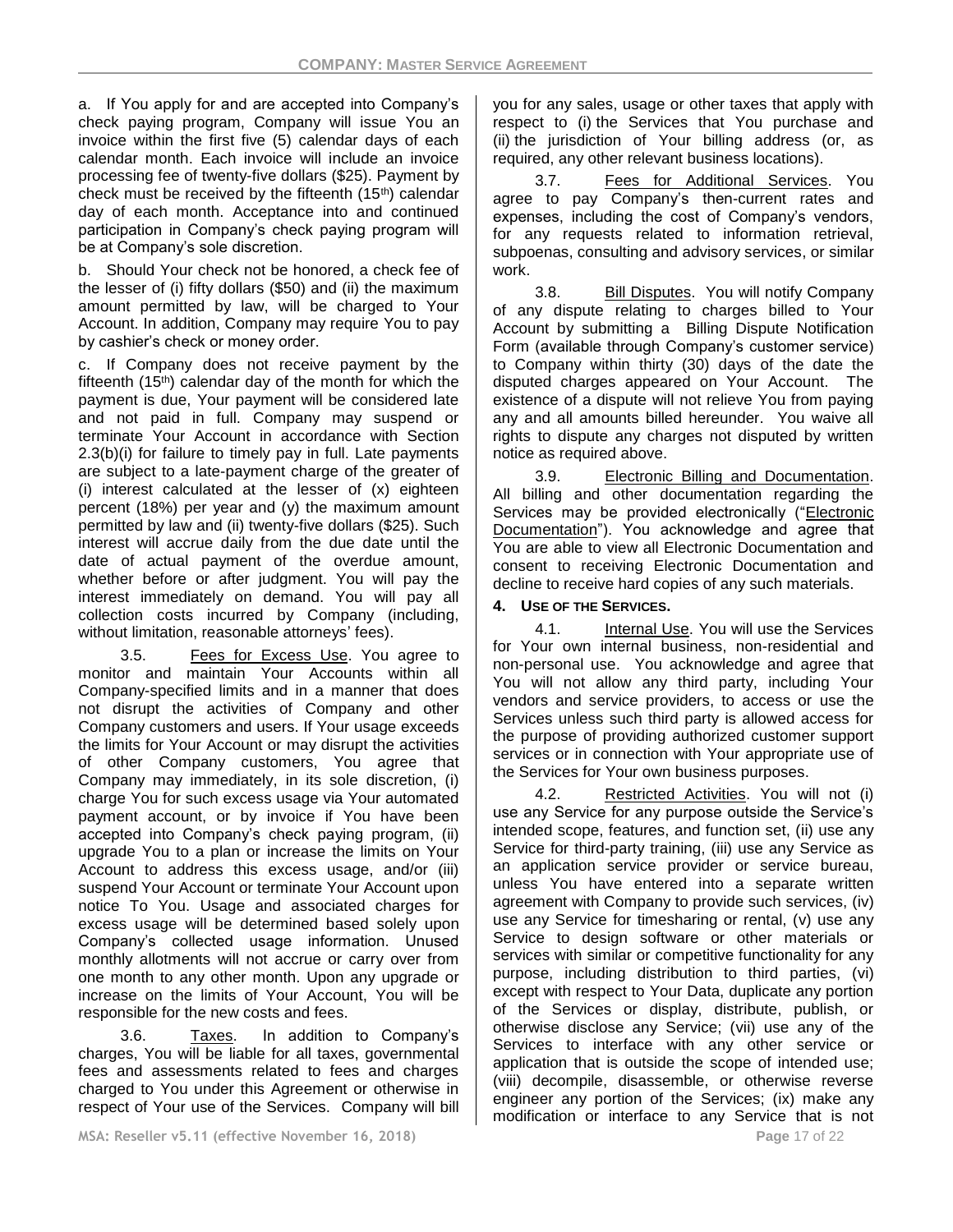specifically authorized by Company without prior written consent of Company; (x) resell or sublicense any portion of the Services, and any purported resale or sublicense will be void; and (xi) store, maintain, or use on or through the Service any "Protected Health Information" or "PHI" as those terms are defined in the Health Insurance Portability and Accountability Act of 1996 and the rules and regulations promulgated thereunder, as each may be amended from time to time, unless a formal Business Associate Agreement has been executed between Company and You. You may not access the Services for purposes of monitoring their performance, availability, or functionality, or for any other benchmarking or competitive purposes, without Company's prior written consent. You may not, without Company's prior written consent, access the Services if You are a direct competitor of Company.

4.3. Applicable Law. You acknowledge and agree that access and use of the Services may be restricted or limited as a result of Applicable Laws and that You will not use, or allow the use of the Services in contravention of, and will comply with, any Applicable Law. You represent that (i) You and Your Users are not named on any Government Authority list of persons or entities prohibited from receiving exports, and (ii) You will not permit Users to access or use Services in violation of any export embargo, prohibition or restriction. You acknowledge and agree that that it is Your sole responsibility to use the Services in a lawful manner.

# **5. YOUR DATA; FEEDBACK.**

5.1. Submission of Your Data. Any Data You provide to Company in connection with the Services must comply with the AUP. Any Data You provide to Company in connection with the Services shall not be PHI, unless a formal Business Associate Agreement has been executed between Company and You. Attempting to place or transmit, or requesting placement or transmission, of Data that does not comply with the AUP or is PHI will be a material breach of this Agreement. Company may, in its sole discretion, reject or remove Data that You have used or attempted to use with respect to the Services. Any Data used with respect to the Services by or through You will be free of any and all malicious code, including without limitation, disabling devices, drop dead devices, time bombs, trap doors, trojan horses, worms, computer viruses and mechanisms that may disable or negatively impact the Services or Company's servers. You hereby represent and warrant to Company that You have the right to use any patented, copyrighted, trademarked, proprietary or other material in connection with Data that You use, post, or otherwise transfer or transmit with respect to the Services.

5.2. Public Disclosure of Data. You are solely responsible for ensuring that You do not accidentally make any private Data publicly available. Any Data made public may be publicly accessible through the internet and may be crawled and indexed by search engines or other third parties. By making any Data publicly available on any of the Services You affirm that You have the consent, authorization or permission, as the case may be from every person who may claim any rights in such Data to make such Data available in such manner.

5.3. Data Takedown. By making any Data publicly available in the manner aforementioned, You expressly agree that Company will have the right to block access to or remove such Data made available by You, if Company receives complaints, inquiries or notices concerning any illegality or infringement of rights in such Data. You expressly consent to determination of questions of illegality or infringement of rights in such Data by the agent designated by Company for this purpose.

5.4. Filtering. Company may employ various filtering methods to reduce unwanted content, such as SPAM e-mail, from reaching Your Company Account. You acknowledge and agree that such methods may prevent legitimate content from reaching Your Account and that Company will not be liable therefor.

5.5. Control. Company is not obligated to exercise control over the content of information, including Your Data, passing through Company's network except any controls expressly provided in this Agreement.

5.6. Feedback. Any feedback, suggestions, testimonials, endorsements, information or materials conveyed to Company by You or Your Users in connection with the Services shall be collectively deemed **"**Feedback**."** You agree to grant and hereby grant to Company a non-exclusive, perpetual, irrevocable, royalty free, worldwide license (with the right to grant and authorize sublicenses) to make, have made, use, import, offer for sale, sell, reproduce, distribute, modify, adapt, prepare derivative works of, display, perform, and otherwise exploit such Feedback without restriction.

# **6. CONFIDENTIALITY AND PRIVACY.**

6.1. Confidential Information. "Confidential Information" is all confidential information disclosed by a party (**"**Disclosing Party**"**) to the other party (**"**Receiving Party**"**), whether orally or in writing, that is designated as confidential or that reasonably should be understood to be confidential given the nature of the information and the circumstances of disclosure. Your Confidential Information will include Your Data. Company's Confidential Information will include the Services (and any portion thereof), the terms and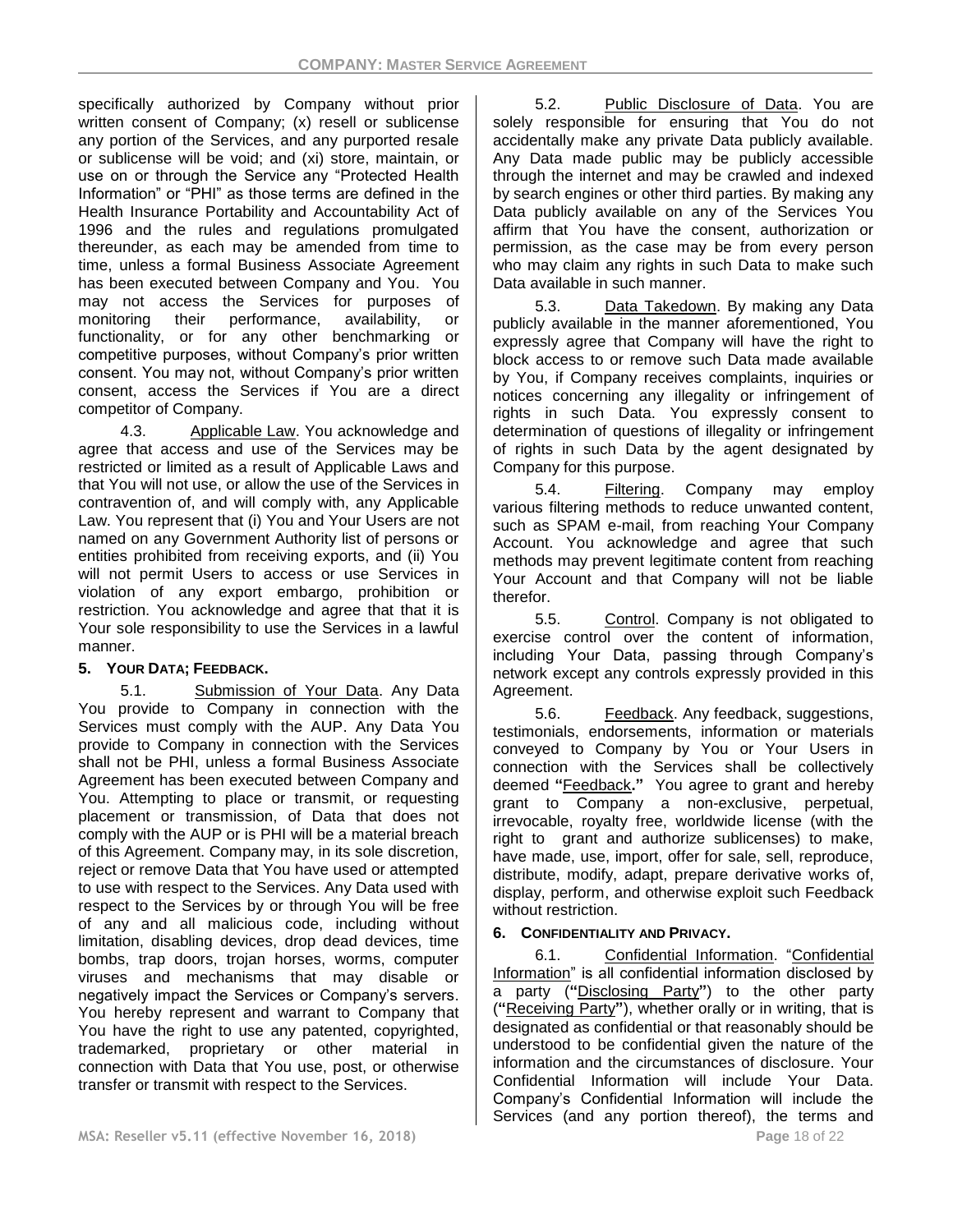conditions of this Agreement and any Schedules, and all related Service order forms, as well as Company's business and marketing plans, technology and technical information, product plans and designs, and business processes disclosed by Company. Confidential Information will not include any information that (i) is or becomes generally known to the public without breach of any obligation owed to the Disclosing Party, (ii) was known to the Receiving Party prior to its disclosure by the Disclosing Party without breach of any obligation owed to the Disclosing Party, (iii) is received from a third party without breach of any obligation owed to the Disclosing Party, or (iv) was independently developed by the Receiving Party. The Receiving Party may disclose Confidential Information to the extent required to comply with binding orders of governmental entities that have jurisdiction over it; provided however that, to the extent legally permitted by law to do so, the Receiving Party gives the Disclosing Party reasonable written notice to allow the Disclosing Party to seek a protective order or other appropriate remedy and discloses only such Confidential Information as is required by the governmental entity. You acknowledge that Company, and its licensors, retain all intellectual property rights and title, in and to, all of their Confidential Information and/or other proprietary information. This shall include, but not be limited to: products, services, and the ideas, concepts, techniques, inventions, processes, software or works of authorship developed, embodied in, or practiced in connection with the Services provided by Company hereunder.

6.2. Protection of Confidential Information. Except as otherwise permitted by this Agreement or in writing by the Disclosing Party, (i) the Receiving Party will use the same degree of care that it uses to protect the confidentiality of its own confidential information of like kind (but in no event less than reasonable care) not to disclose or use any Confidential Information of the Disclosing Party for any purpose outside the scope of this Agreement, and (ii) the Receiving Party will limit access to Confidential Information of the Disclosing Party to those of its employees, contractors and agents who need such access for purposes consistent with this Agreement and who are bound by confidentiality obligations at least as protective of Disclosing Party and its Confidential Information as the provisions of this Agreement.

**MSA: Reseller v5.11 (effective November 16, 2018) Page** 19 of 22 6.3. Use and Disclosure by Company. Notwithstanding the foregoing, Company may use or disclose Your Data (i) as expressly permitted in writing by You, and (ii) as expressly provided in this Agreement, including (a) in accordance with the Privacy Policy (as if such Data were "Information" as defined under the Privacy Policy), and (b) to access Your Data to provide the Services or prevent or address service or technical problems, or at Your

request in connection with customer support matters. You expressly consent to the foregoing use and disclosure.

### **7. BETA OFFERINGS.**

The SLAs do not apply to any Beta Offerings. Notwithstanding anything else set forth in this Agreement, Company does not make any representations or warranties regarding any Beta Offering or the integrity of any data stored in connection with any Beta Offering. You are strongly discouraged from using any Beta Offering in connection with sensitive data. Company may, in its sole discretion, change or terminate any Beta Offering without notice and does not represent or warrant the result of any such action. Company may, in Company's sole discretion, convert any Beta Offering to a paid service upon notice to You . To avoid incurring increased charges following such a conversion, You must terminate (i) the individual converted service (if possible) by contacting Company as directed in the conversion notice, or (ii) if You subscribe to no other services under Your Account, the entire Account, pursuant to Section 2 of this MSA.

#### **8. LIMITED WARRANTY; LIMITATION ON LIABILITY; THIRD-PARTY SERVICES.**

8.1. Limited Warranty; Limitation on Liability. Company provides the Services and any related products on an "as is" basis, except as otherwise specifically set forth in the applicable SLA. You expressly agree that use of the Services is at Your sole risk. Company and the Company Parties expressly disclaim all warranties of any kind, whether express, implied, statutory, or otherwise, oral or written, including, but not limited to the implied warranties of merchantability, fitness for a particular purpose and non-infringement. You hereby agree that the terms of this Agreement, including any Schedule, will not be altered due to custom or usage or due to the parties' course of dealing or course of performance under this Agreement, including any Schedule. Company and Company Parties will not be liable for any direct, indirect, incidental, special, punitive or consequential damages (including but not limited to damages for lost profits, business interruption, loss of programs or information, and the like) in connection with any claim arising under or in connection with this Agreement or the Services provided hereunder, regardless of whether Company or any Company Party has been advised of such damages or their possibility. Company will not be liable for any harm that may be caused by Your access to application programming interfaces or the execution or transmission of malicious code or similar occurrences, including without limitation, disabling devices, drop dead devices, time bombs, trap doors, trojan horses, worms, viruses and similar mechanisms. You agree that the total liability of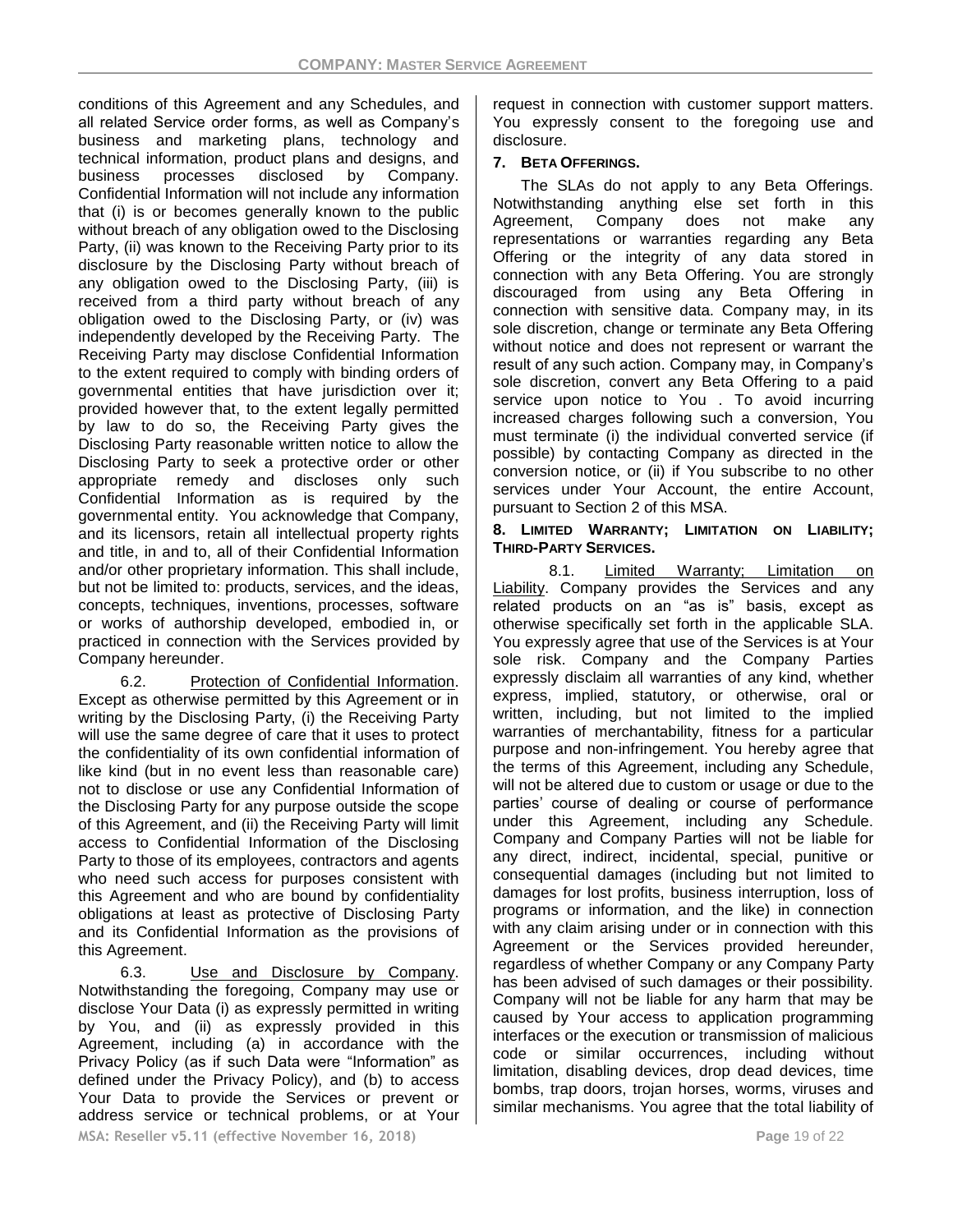Company and any Company Party and Your sole remedy for any claims (i) regarding the Services for which a remedy is set forth in the applicable SLA is limited to the credits set forth in such SLA; and (ii) regarding the Services, other than those specifically described in clause (i) of this Section 8.1, is limited to the lesser of (a) One Thousand Dollars (\$1,000) and (b) the prior one (1) month of Service fees paid under this Agreement by You to Company.

8.2. Other Liability. None of the Company Parties is responsible to You for any warranty provided by Company.

8.3. Third-Party Services. Company may link to or offer Third-Party Services on Company's website or otherwise through the Services. Any purchase, enabling, or engagement of Third-Party Services, including but not limited to implementation, customization, consulting services, and any exchange of Data between You and any Third-Party Service, is solely between You and the applicable Third-Party Service provider and is subject to the terms and conditions of such Third-Party Provider. Company does not warrant, endorse or support Third-Party Services and is not responsible or liable for such Services or any losses or issues that result as Your use of such services. If You purchase, enable or engage any Third-Party Service for use in connection with the Services, You acknowledge that Company may allow providers of those Third-Party Services to access Your Data used in connection with the Services as required for the interoperation of such Third-Party Services with the Services. You represent and warrant that Your use of any Third-Party Service signifies Your independent consent to the access and use of Your Data by the Third-Party Service provider, and that such consent, use, and access is outside of Company's control. Company will not be responsible or liable for any disclosure, modification or deletion of Data resulting from any such access by Third-Party Service providers.

## **9. OWNERSHIP AND CONTROL.**

9.1. No Transfer. Except for rights expressly granted in this Agreement, including any Schedules Company does not transfer any intellectual or other property or proprietary right to You. All right, title, and interest in any Service provided to You, including without limitation any copyright, trade secret and vested or potential trademark and patent rights, is solely the property of Company and its vendors and licensors. As between You and Company, all materials distributed by Company in connection with the Services will at all times remain the property of Company, and upon the request of Company or upon termination of this Agreement or any Schedule, You will promptly return any and all such materials.

9.2. Control. Company will have sole and complete control over, and reserves the right at any time to make changes to, the configuration, appearance, content and functionality of the Services. In addition, Company reserves the right, at any time, without prior notice, to the exercise of its sole discretion to suspend or terminate any Service for the protection of the security and integrity of the Services or other business, technical or financial considerations as determined by Company.

9.3. Feedback License. Company will have a royalty-free, worldwide, transferable, sublicensable, irrevocable, perpetual license to use or incorporate into the Services any suggestions, enhancement requests, recommendations or other feedback provided by You and Your Users to Company or any Company Party.

## **10. INTELLECTUAL PROPERTY PROTECTION.**

Company will, at its own expense, defend or at its option settle, any claim brought against You by a third party on the issue of infringement of any copyright, patent, or trademark of that third party, in each case by the "Company Technology," as defined below in this Section 10; provided that You provide Company with (a) prompt written notice of such claim; (b) control over the defense and settlement of such claim; and (c) proper and full information and assistance to settle and/or defend any such claim. In the event of any claim for which Company may be obligated to defend or settle in accordance with this Section 10, Company may at its sole option and expense, either: (i) procure the right to use the Company Technology as provided herein, (ii) replace the Company Technology with other non-infringing products with equivalent functionality; (iii) suitably modify the Company Technology so that it does not infringe, or (iv) terminate this Agreement. Company assumes no liability for infringement claims arising from: (1) any combination of the Company Technology with products or technology not provided by Company, if the infringement would not have occurred if the Company Technology had not been so combined; (2) any modification of the Company Technology, in whole or in part, by anyone other than Company, if the infringement would not have occurred but for such modification; (3) use by You of any Company Technology after Company notifies You that continued use may subject You to such claim of infringement, provided that Company provides You with a replacement release of the Company Technology; (4) any proprietary or intellectual property rights not expressly identified in this Section 10; or (5) any non-United States proprietary or intellectual property rights. "Company Technology" means the software of Company which is delivered to You in connection with Your use of the Services. This Section 10 sets forth the entire liability and obligations of Company, and Your exclusive remedy, with respect to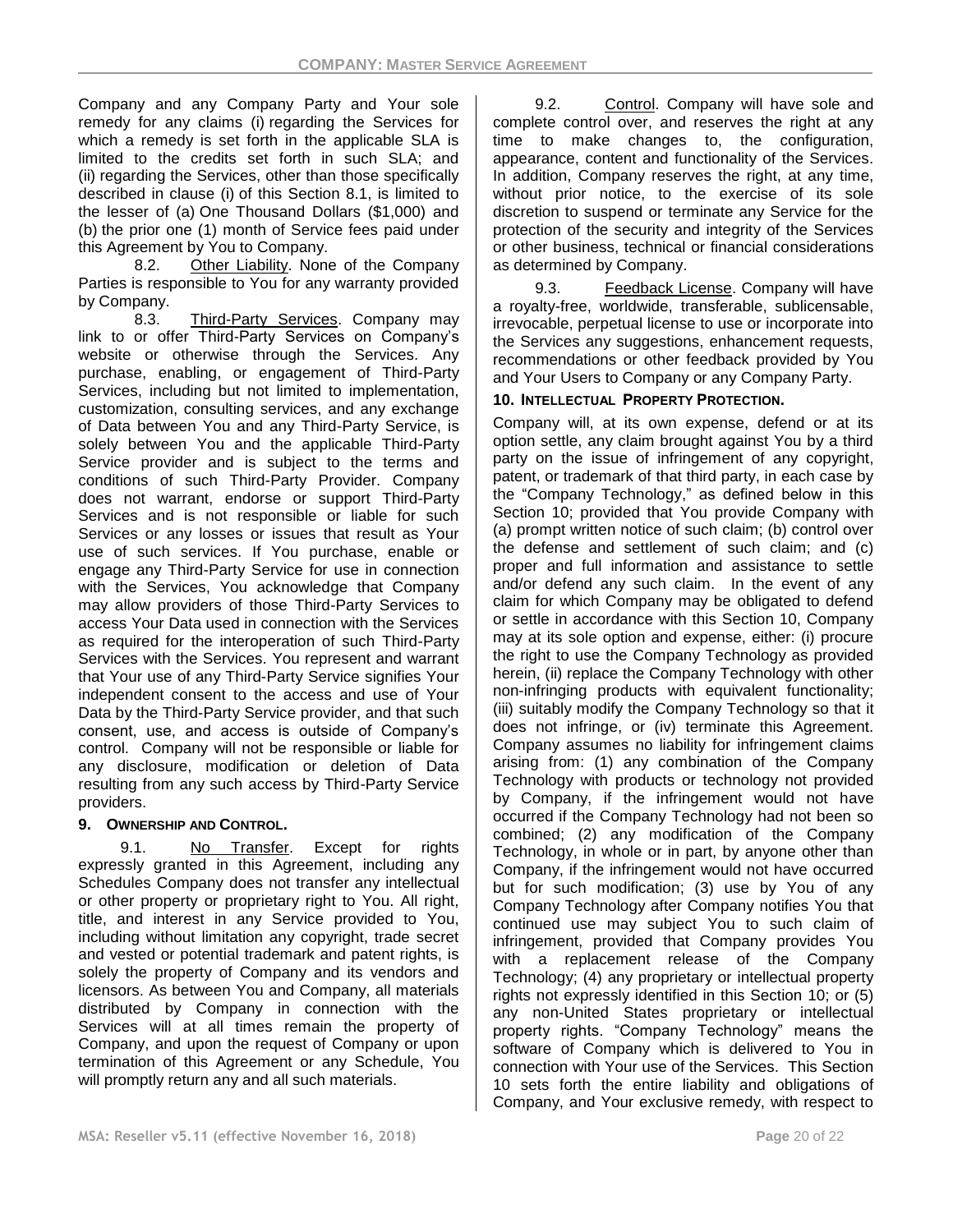any actual or alleged infringement of any intellectual property or proprietary right by the Services. The terms of this Section 10 are subject to the limitations of Section 8.

### **11. HARDWARE, EQUIPMENT, AND SOFTWARE.**

Unless purchased from Company or one of its affiliates pursuant to a separate written agreement, You are responsible for and must provide all hardware, software, services and other components necessary to access and use the Services. Company makes no representations, warranties, or assurances that third party hardware, software, services and other components will be compatible with any Service. Company reserves the right to change or upgrade any equipment or software that it uses to provide the Services without notice to You. Company will install security patches, updates, upgrades and service packs ("Updates") as it determines in its sole discretion, and reserves the right, but not the obligation, to roll back any Updates. Updates may change system behavior and functionality and as such may negatively affect the Services used by You. Company cannot foresee nor be responsible or liable for service disruption or changes in functionality or performance due to Updates. Company is not responsible or liable for issues that may arise from incompatibilities between Your Data and use of the Services and any Update or hardware or software change or configuration, regardless of whether discretionary or requested.

### **12. INDEMNIFICATION.**

You agree to defend, indemnify, save, and hold Company and the Company Parties harmless from any and all demands, liabilities, losses, costs, and claims, including reasonable attorneys' fees, asserted against them that may arise or result from Your use of the Services, Your breach of this Agreement (or any Schedule), or Your negligence or willful misconduct.

### **13. MODIFICATION OF TERMS.**

Company may update, amend, modify or supplement the terms and conditions of this Agreement, including any Schedules, any SLAs, the AUP and the Privacy Policy, from time to time by giving You notice. Such changes will take effect immediately. Any such modification may be made without the consent of any third party beneficiaries of this Agreement. You can review the most current version of this Agreement at any time at: [\(http://www.serverdata.net/legal/\)](http://www.serverdata.net/legal/). **Your continued use of Your Account or the Services after Company posts a new version of the Agreement will be conclusively deemed to be acceptance by You of any such new version**.

## **14. MISCELLANEOUS.**

14.1. Governing Law; Jurisdiction; Forum; Attorneys' Fees. This Agreement will be governed by and construed in accordance with the laws of the State of California without regard to its conflicts of laws or its principles. Any claim or suit arising out of or relating to this Agreement will be brought in any court of competent jurisdiction located in Santa Clara County, California. In any action to enforce this Agreement, including, without limitation, any action by Company for the recovery of fees due hereunder, You agree to pay Company's reasonable attorneys' fees and costs in connection with such action if Company prevails in such action. You agree to waive the right to trial by jury with respect to any proceeding related to or arising out of this Agreement.

14.2. Written Communications and Notice. You accept that communication from Company may be electronic. Company may contact You by e-mail or provide You with information by posting notices on Company's website or to Your Account. You agree to this electronic means of communication and You acknowledge that all contracts, notices, information and other communications that Company provides to You electronically are acceptable and effective as notice. Except as otherwise specified in this Agreement, all notices, permissions and approvals hereunder will be in writing and will be deemed to have been given (i) immediately upon personal delivery, (ii) the second  $(2^{nd})$  business day after mailing, (iii) the second (2<sup>nd</sup>) business day after sending by confirmed facsimile, or (iv) the first  $(1<sup>st</sup>)$  business day after sending by email or, if from Company to You, online posting. Notices to You may be addressed by Company to any e-mail address, postal address or facsimile number registered with Company, or through means of online posting through the Services. Notices to Company that are not expressly authorized by administrative control panel under this Agreement shall be mailed to Company.

14.3. Authority, Age and Capacity. The individual accepting this Agreement on behalf of You represents and warrants that he/she has the authority to bind You to this Agreement. You hereby represent and warrant that each User has reached the older of (i) the age of eighteen (18) and (ii) the age of majority in the User's jurisdiction, and that You are not subject to a limitation on Your ability to enter into this Agreement.

14.4. Severability. If any one or more of the provisions contained herein will, for any reason, be held to be invalid, illegal, or unenforceable in any respect, such invalidity, illegality, or unenforceability will not affect any of the other provisions of this Agreement, and this Agreement will be construed as if such provision(s) had never been contained herein, provided that such provision(s) will be curtailed, limited, or eliminated only to the extent necessary to remove the invalidity, illegality, or unenforceability.